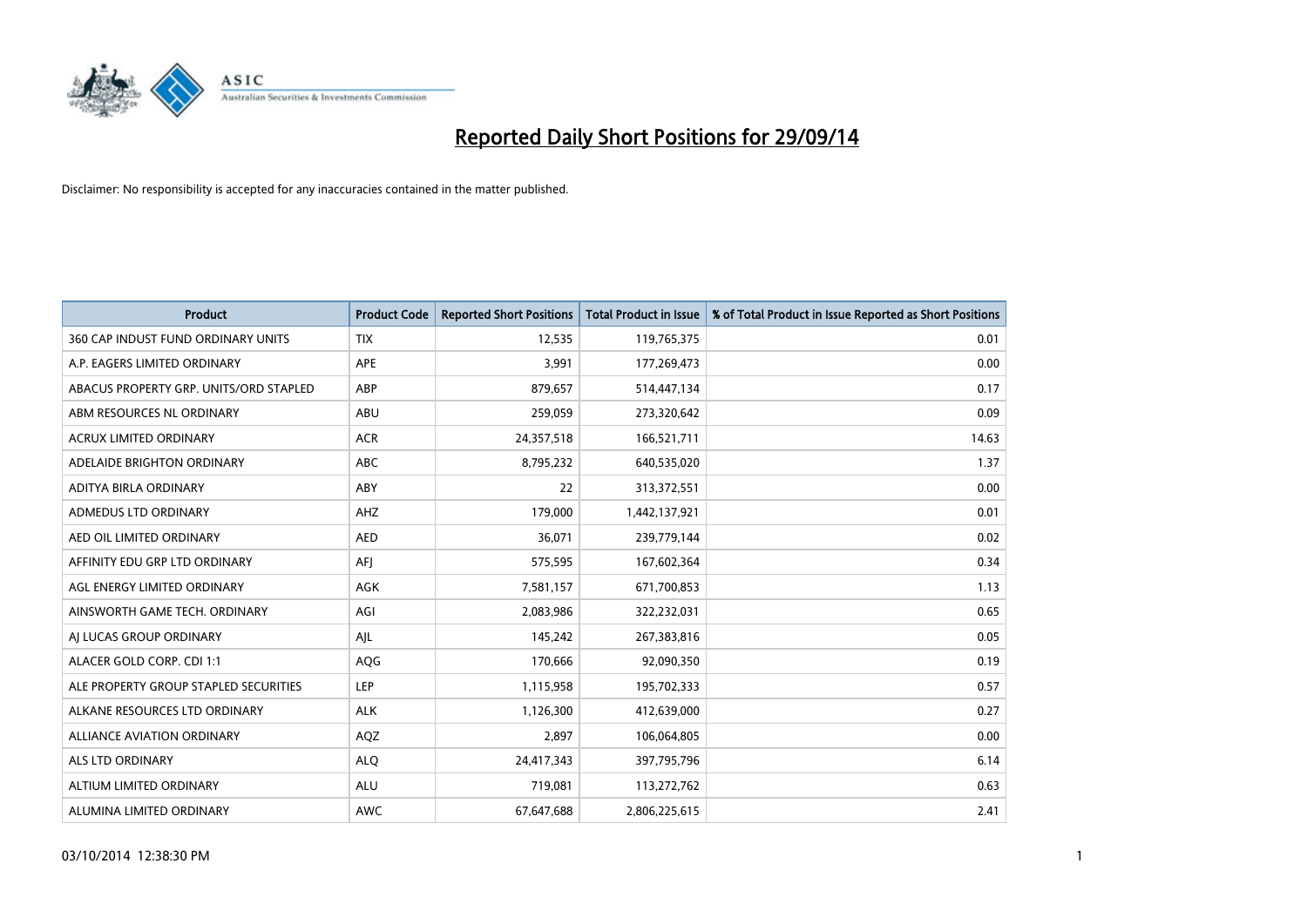

| <b>Product</b>                          | <b>Product Code</b> | <b>Reported Short Positions</b> | <b>Total Product in Issue</b> | % of Total Product in Issue Reported as Short Positions |
|-----------------------------------------|---------------------|---------------------------------|-------------------------------|---------------------------------------------------------|
| AMCOM TELECOMM, ORDINARY                | AMM                 | 3,840,910                       | 264,835,089                   | 1.45                                                    |
| AMCOR LIMITED ORDINARY                  | <b>AMC</b>          | 8,026,889                       | 1,206,684,923                 | 0.67                                                    |
| AMP CAPITAL CHINA ORDINARY UNITS        | AGF                 | 39,997                          | 374,593,484                   | 0.01                                                    |
| AMP LIMITED ORDINARY                    | AMP                 | 11,203,413                      | 2,957,737,964                 | 0.38                                                    |
| ANSELL LIMITED ORDINARY                 | <b>ANN</b>          | 5,588,474                       | 152,945,881                   | 3.65                                                    |
| ANTARES ENERGY LTD ORDINARY             | AZZ                 | 9,064                           | 255,000,000                   | 0.00                                                    |
| ANZ BANKING GRP LTD ORDINARY            | ANZ                 | 8,260,243                       | 2,756,627,771                 | 0.30                                                    |
| APA GROUP STAPLED SECURITIES            | APA                 | 7,911,887                       | 835,750,807                   | 0.95                                                    |
| APN NEWS & MEDIA ORDINARY               | <b>APN</b>          | 1,386,932                       | 1,029,041,356                 | 0.13                                                    |
| AQUARIUS PLATINUM. ORDINARY             | <b>AOP</b>          | 2,968,637                       | 1,464,872,899                 | 0.20                                                    |
| AQUILA RESOURCES ORDINARY               | <b>AQA</b>          | 13,583                          | 411,804,442                   | 0.00                                                    |
| ARB CORPORATION ORDINARY                | <b>ARP</b>          | 1,157,563                       | 72,493,302                    | 1.60                                                    |
| ARDENT LEISURE GROUP STAPLED SECURITIES | AAD                 | 1,206,912                       | 438,666,245                   | 0.28                                                    |
| ARENA REIT. ORDINARY UNITS              | <b>ARF</b>          | 73,825                          | 211,495,653                   | 0.03                                                    |
| ARISTOCRAT LEISURE ORDINARY             | <b>ALL</b>          | 1,514,153                       | 630,022,253                   | 0.24                                                    |
| ARRIUM LTD ORDINARY                     | ARI                 | 53,581,949                      | 2,333,653,286                 | 2.30                                                    |
| ARRIUM LTD RIGHTS 30-SEP-14 FOR         | ARIR                | 12,064,308                      | 1,366,183,142                 | 0.88                                                    |
| ASALEO CARE LIMITED ORDINARY            | AHY                 | 8,237,361                       | 603,469,434                   | 1.37                                                    |
| ASCIANO LIMITED ORDINARY                | <b>AIO</b>          | 2,646,826                       | 975,385,664                   | 0.27                                                    |
| ASG GROUP LIMITED ORDINARY              | ASZ                 | 103,504                         | 206,720,839                   | 0.05                                                    |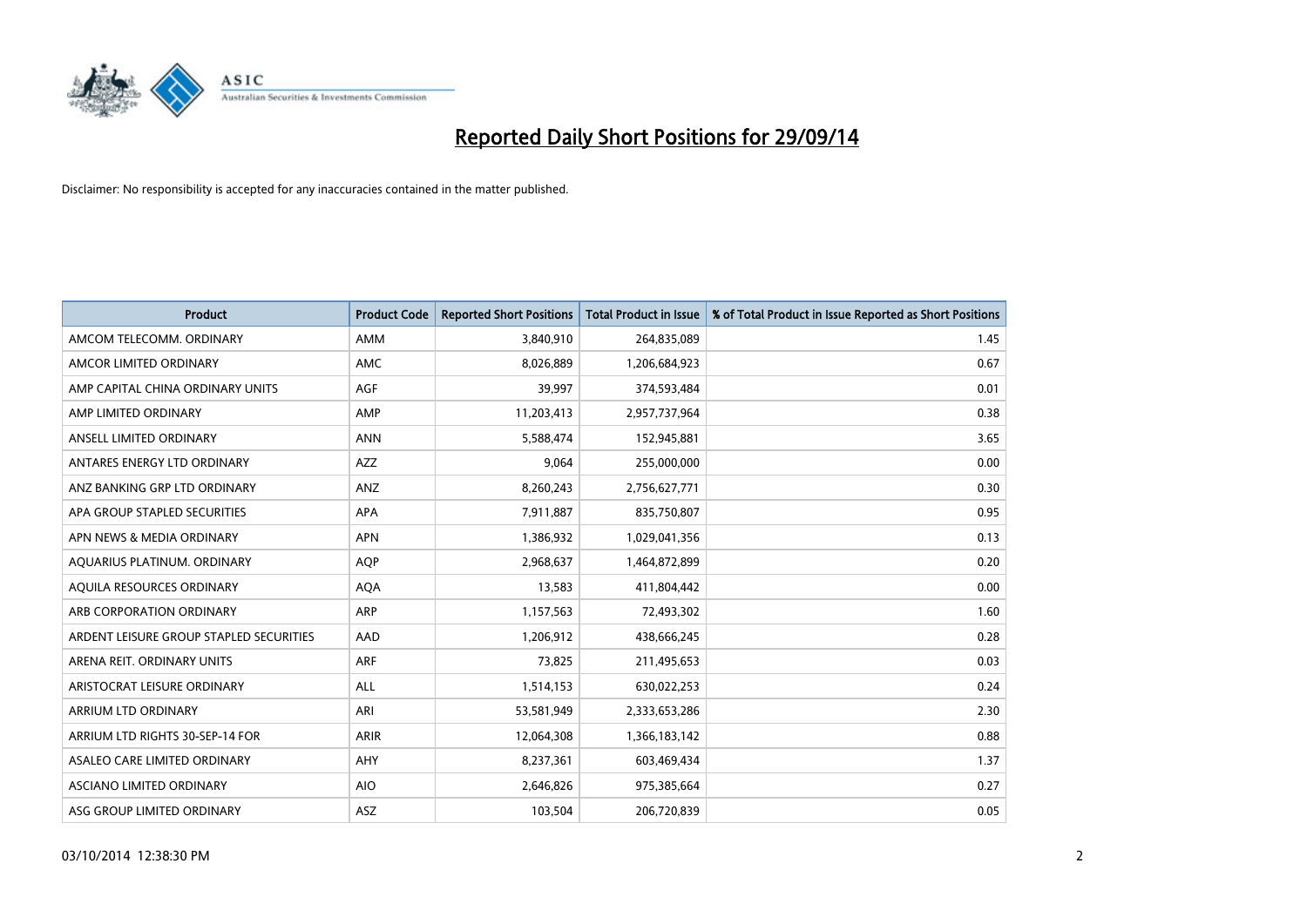

| <b>Product</b>                            | <b>Product Code</b> | <b>Reported Short Positions</b> | <b>Total Product in Issue</b> | % of Total Product in Issue Reported as Short Positions |
|-------------------------------------------|---------------------|---------------------------------|-------------------------------|---------------------------------------------------------|
| ASPEN GROUP ORD/UNITS STAPLED             | <b>APZ</b>          | 266,960                         | 114,984,873                   | 0.23                                                    |
| ASTRO JAP PROP GROUP STAPLED US PROHIBIT. | AJA                 | 129,233                         | 67,211,752                    | 0.19                                                    |
| ASX LIMITED ORDINARY                      | ASX                 | 5,661,711                       | 193,595,162                   | 2.92                                                    |
| ATLAS IRON LIMITED ORDINARY               | <b>AGO</b>          | 108,824,239                     | 915,701,543                   | 11.88                                                   |
| ATRUM COAL NL ORDINARY                    | ATU                 | 182,569                         | 162,459,242                   | 0.11                                                    |
| AUCKLAND INTERNATION ORDINARY             | <b>AIA</b>          | 34,957                          | 1,190,484,097                 | 0.00                                                    |
| AURIZON HOLDINGS LTD ORDINARY             | AZJ                 | 2,374,462                       | 2,137,284,503                 | 0.11                                                    |
| AUSDRILL LIMITED ORDINARY                 | <b>ASL</b>          | 21,229,305                      | 312,277,224                   | 6.80                                                    |
| AUSENCO LIMITED ORDINARY                  | AAX                 | 1,087,873                       | 168,449,799                   | 0.65                                                    |
| AUSNET SERVICES STAPLED SECURITIES        | <b>AST</b>          | 25,445,693                      | 3,425,244,162                 | 0.74                                                    |
| AUST INDUSTRIAL REIT UNIT                 | ANI                 | 214,609                         | 96,288,031                    | 0.22                                                    |
| <b>AUSTAL LIMITED ORDINARY</b>            | ASB                 | 1,086,553                       | 346, 379, 377                 | 0.31                                                    |
| AUSTBROKERS HOLDINGS ORDINARY             | <b>AUB</b>          | 53,842                          | 60,088,396                    | 0.09                                                    |
| AUSTIN ENGINEERING ORDINARY               | ANG                 | 1,035,259                       | 84,274,004                    | 1.23                                                    |
| AUSTRALAND PROPERTY STAPLED SECURITY      | <b>ALZ</b>          | 5,077                           | 581,797,922                   | 0.00                                                    |
| AUSTRALIAN AGRICULT, ORDINARY             | AAC                 | 2,769,589                       | 532,474,721                   | 0.52                                                    |
| AUSTRALIAN FOUNDAT. ORDINARY              | AFI                 | 100                             | 1,054,646,236                 | 0.00                                                    |
| AUSTRALIAN PHARM, ORDINARY                | API                 | 10,572,349                      | 488,115,883                   | 2.17                                                    |
| AUTOMOTIVE HOLDINGS ORDINARY              | AHE                 | 1,731,146                       | 306,437,941                   | 0.56                                                    |
| AVANCO RESOURCES LTD ORDINARY             | AVB                 | 267,808                         | 1,661,675,855                 | 0.02                                                    |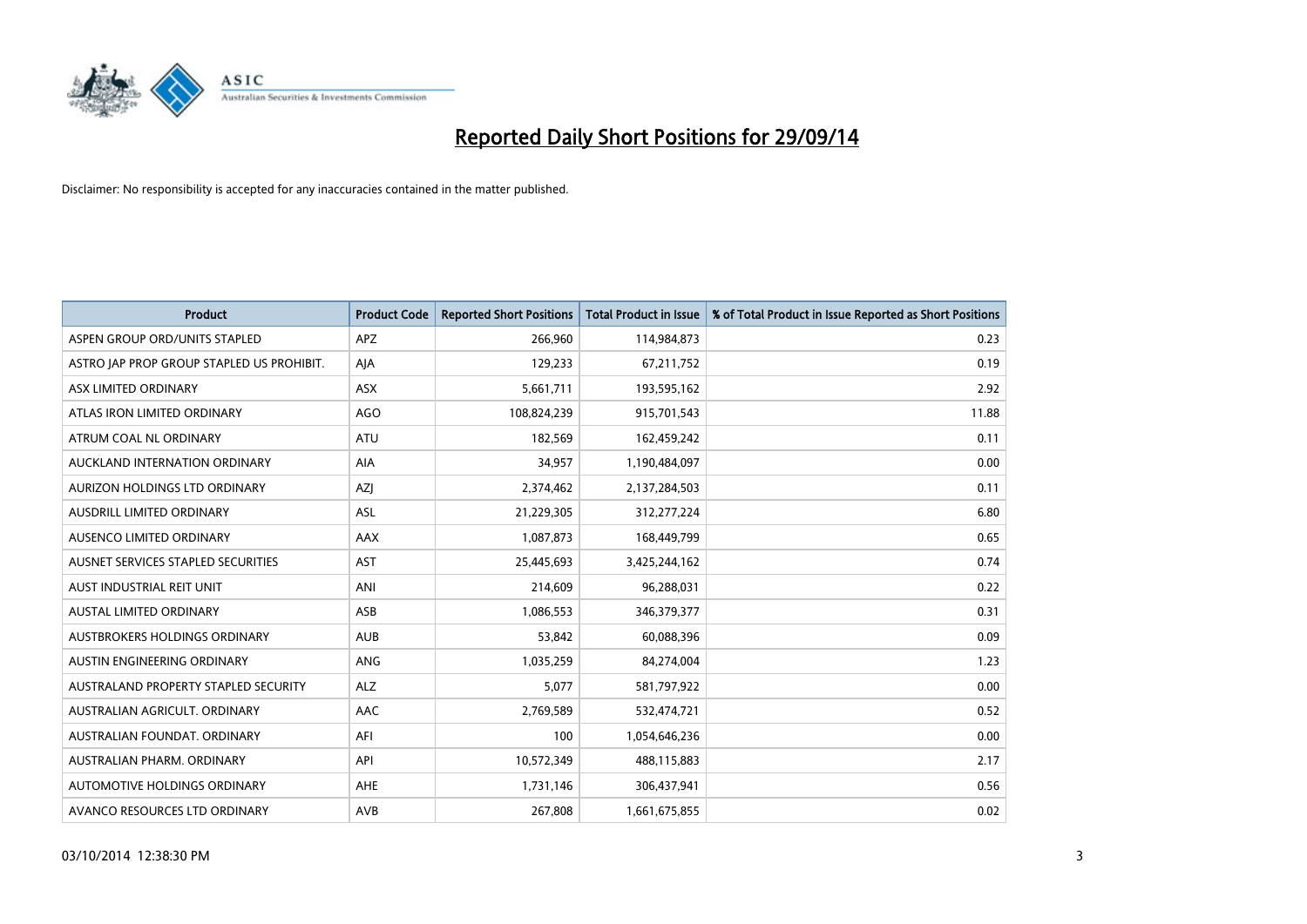

| <b>Product</b>                       | <b>Product Code</b> | <b>Reported Short Positions</b> | <b>Total Product in Issue</b> | % of Total Product in Issue Reported as Short Positions |
|--------------------------------------|---------------------|---------------------------------|-------------------------------|---------------------------------------------------------|
| AVEO GROUP STAPLED SECURITIES        | <b>AOG</b>          | 7,073,826                       | 500,111,460                   | 1.41                                                    |
| AWE LIMITED ORDINARY                 | AWE                 | 288,410                         | 525,861,050                   | 0.05                                                    |
| AZONTO PET LTD ORDINARY              | APY                 | $\mathbf{1}$                    | 1,159,375,100                 | 0.00                                                    |
| AZUMAH RESOURCES ORDINARY            | <b>AZM</b>          | $\mathbf{1}$                    | 388,316,919                   | 0.00                                                    |
| <b>BANDANNA ENERGY ORDINARY</b>      | <b>BND</b>          | 24,135,792                      | 528,481,199                   | 4.57                                                    |
| BANK OF QUEENSLAND. ORDINARY         | <b>BOO</b>          | 1,853,705                       | 362,516,534                   | 0.51                                                    |
| <b>BANNERMAN RESOURCES ORDINARY</b>  | <b>BMN</b>          | 199,998                         | 329,745,150                   | 0.06                                                    |
| <b>BASE RES LIMITED ORDINARY</b>     | <b>BSE</b>          | 5,501,878                       | 561,840,029                   | 0.98                                                    |
| BATHURST RES LTD. ORDINARY           | <b>BRL</b>          | 301,081                         | 947,828,434                   | 0.03                                                    |
| <b>BC IRON LIMITED ORDINARY</b>      | <b>BCI</b>          | 7,998,030                       | 124,345,439                   | 6.43                                                    |
| BEACH ENERGY LIMITED ORDINARY        | <b>BPT</b>          | 19,424,425                      | 1,292,897,806                 | 1.50                                                    |
| BEADELL RESOURCE LTD ORDINARY        | <b>BDR</b>          | 47,994,256                      | 798,657,280                   | 6.01                                                    |
| BEGA CHEESE LTD ORDINARY             | <b>BGA</b>          | 1,625,105                       | 152,602,945                   | 1.06                                                    |
| BENDIGO AND ADELAIDE ORDINARY        | <b>BEN</b>          | 12,701,980                      | 448,487,486                   | 2.83                                                    |
| BENTHAM IMF LTD ORDINARY             | <b>IMF</b>          | 4,258,611                       | 165,370,269                   | 2.58                                                    |
| BERKELEY RESOURCES ORDINARY          | <b>BKY</b>          | 77,000                          | 180,361,323                   | 0.04                                                    |
| BETASHARESCASHETF ETF UNITS          | AAA                 | 634                             | 12,443,410                    | 0.01                                                    |
| <b>BHP BILLITON LIMITED ORDINARY</b> | <b>BHP</b>          | 12,166,637                      | 3,211,691,105                 | 0.38                                                    |
| <b>BIGAIR GROUP LIMITED ORDINARY</b> | <b>BGL</b>          | 49,160                          | 172,872,340                   | 0.03                                                    |
| <b>BILLABONG ORDINARY</b>            | <b>BBG</b>          | 10,162,023                      | 990,370,034                   | 1.03                                                    |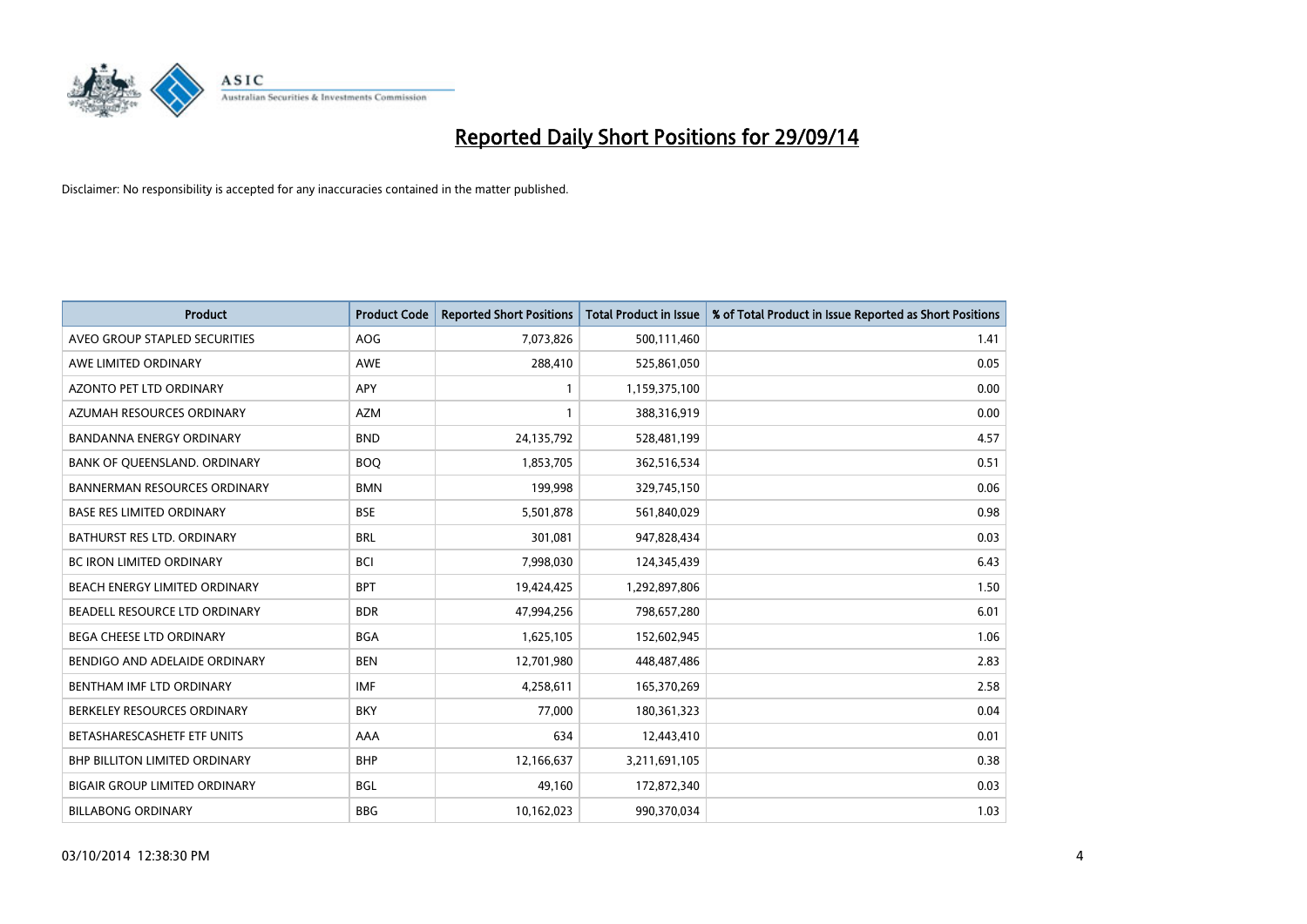

| <b>Product</b>                         | <b>Product Code</b> | <b>Reported Short Positions</b> | <b>Total Product in Issue</b> | % of Total Product in Issue Reported as Short Positions |
|----------------------------------------|---------------------|---------------------------------|-------------------------------|---------------------------------------------------------|
| <b>BIONOMICS LIMITED ORDINARY</b>      | <b>BNO</b>          | 50,000                          | 417,356,567                   | 0.01                                                    |
| <b>BLACKHAM RESOURCES ORDINARY</b>     | <b>BLK</b>          | 598,899                         | 118,939,533                   | 0.50                                                    |
| <b>BLACKMORES LIMITED ORDINARY</b>     | <b>BKL</b>          | 16,851                          | 17,114,947                    | 0.10                                                    |
| BLACKTHORN RESOURCES ORD US PROHIBITED | <b>BTR</b>          | 4,369                           | 164,285,950                   | 0.00                                                    |
| <b>BLUESCOPE STEEL LTD ORDINARY</b>    | <b>BSL</b>          | 4,786,775                       | 559,227,871                   | 0.86                                                    |
| <b>BOART LONGYEAR ORDINARY</b>         | <b>BLY</b>          | 27,011,281                      | 461,163,412                   | 5.86                                                    |
| <b>BORAL LIMITED, ORDINARY</b>         | <b>BLD</b>          | 19,090,446                      | 782,736,249                   | 2.44                                                    |
| <b>BRADKEN LIMITED ORDINARY</b>        | <b>BKN</b>          | 13,457,125                      | 171,027,249                   | 7.87                                                    |
| <b>BRAMBLES LIMITED ORDINARY</b>       | <b>BXB</b>          | 7,204,535                       | 1,564,807,782                 | 0.46                                                    |
| BREVILLE GROUP LTD ORDINARY            | <b>BRG</b>          | 4,417,636                       | 130,095,322                   | 3.40                                                    |
| <b>BRICKWORKS LIMITED ORDINARY</b>     | <b>BKW</b>          | 131,092                         | 148,038,996                   | 0.09                                                    |
| BT INVESTMENT MNGMNT ORDINARY          | <b>BTT</b>          | 5,248                           | 284,384,906                   | 0.00                                                    |
| <b>BURSON GROUP LTD ORDINARY</b>       | <b>BAP</b>          | 759,501                         | 163,585,666                   | 0.46                                                    |
| <b>BURU ENERGY ORDINARY</b>            | <b>BRU</b>          | 17,952,994                      | 298,505,530                   | 6.01                                                    |
| <b>BWP TRUST ORDINARY UNITS</b>        | <b>BWP</b>          | 6,939,645                       | 639,724,826                   | 1.08                                                    |
| <b>CABCHARGE AUSTRALIA ORDINARY</b>    | CAB                 | 9,453,670                       | 120,430,683                   | 7.85                                                    |
| CALTEX AUSTRALIA ORDINARY              | <b>CTX</b>          | 1,300,591                       | 270,000,000                   | 0.48                                                    |
| CAPE LAMBERT RES LTD ORDINARY          | <b>CFE</b>          | 280,137                         | 626,896,143                   | 0.04                                                    |
| CAPITOL HEALTH ORDINARY                | CAI                 | 595,057                         | 431,180,115                   | 0.14                                                    |
| CARDNO LIMITED ORDINARY                | CDD                 | 8,131,564                       | 163,446,174                   | 4.98                                                    |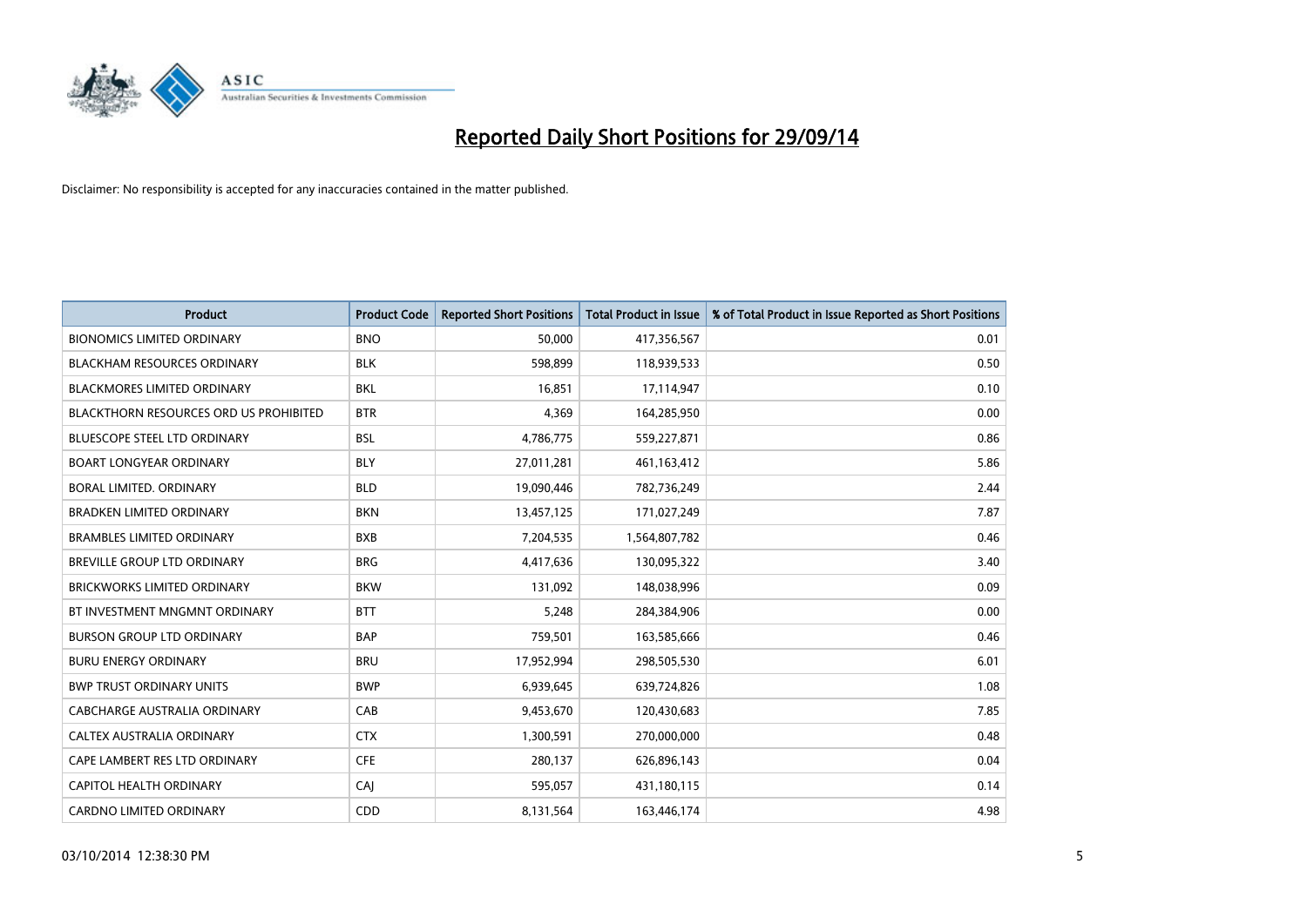

| <b>Product</b>                          | <b>Product Code</b> | <b>Reported Short Positions</b> | <b>Total Product in Issue</b> | % of Total Product in Issue Reported as Short Positions |
|-----------------------------------------|---------------------|---------------------------------|-------------------------------|---------------------------------------------------------|
| <b>CARINDALE PROPERTY UNIT</b>          | <b>CDP</b>          | 11,278                          | 70,000,000                    | 0.02                                                    |
| CARNARVON PETROLEUM ORDINARY            | <b>CVN</b>          | 50,734                          | 987,204,253                   | 0.01                                                    |
| CARSALES.COM LTD ORDINARY               | <b>CRZ</b>          | 14,124,817                      | 238,374,986                   | 5.93                                                    |
| CASH CONVERTERS ORDINARY                | CCV                 | 7,768,749                       | 429,262,126                   | 1.81                                                    |
| CEDAR WOODS PROP. ORDINARY              | <b>CWP</b>          | 129,120                         | 78,336,371                    | 0.16                                                    |
| CENTRAL PETROLEUM ORDINARY              | <b>CTP</b>          | 376,858                         | 348,718,957                   | 0.11                                                    |
| CFS RETAIL TRUST GRP STAPLED SECURITIES | <b>CFX</b>          | 30,049,003                      | 3,050,355,727                 | 0.99                                                    |
| CHALLENGER LIMITED ORDINARY             | <b>CGF</b>          | 1,840,657                       | 564,063,117                   | 0.33                                                    |
| CHANDLER MACLEOD LTD ORDINARY           | <b>CMG</b>          | 12,688                          | 547,985,086                   | 0.00                                                    |
| CHARTER HALL GROUP STAPLED US PROHIBIT. | <b>CHC</b>          | 248,705                         | 355,015,480                   | 0.07                                                    |
| <b>CHARTER HALL RETAIL UNITS</b>        | <b>CQR</b>          | 11,625,881                      | 372,893,153                   | 3.12                                                    |
| <b>CHORUS LIMITED ORDINARY</b>          | <b>CNU</b>          | 28,765                          | 396,369,767                   | 0.01                                                    |
| CLEARVIEW WEALTH LTD ORDINARY           | <b>CVW</b>          | 4,261                           | 562,711,976                   | 0.00                                                    |
| CLINUVEL PHARMACEUT. ORDINARY           | <b>CUV</b>          | 3,900                           | 42,466,435                    | 0.01                                                    |
| COAL OF AFRICA LTD ORDINARY             | <b>CZA</b>          | 426                             | 1,048,368,613                 | 0.00                                                    |
| <b>COALSPUR MINES LTD ORDINARY</b>      | <b>CPL</b>          | 1,400,971                       | 641,544,455                   | 0.22                                                    |
| COCA-COLA AMATIL ORDINARY               | <b>CCL</b>          | 23,815,133                      | 763,590,249                   | 3.12                                                    |
| <b>COCHLEAR LIMITED ORDINARY</b>        | <b>COH</b>          | 6,537,258                       | 57,062,020                    | 11.46                                                   |
| <b>COCKATOO COAL ORDINARY</b>           | <b>COK</b>          | 167,987                         | 4,560,196,928                 | 0.00                                                    |
| CODAN LIMITED ORDINARY                  | <b>CDA</b>          | 305,411                         | 176,969,924                   | 0.17                                                    |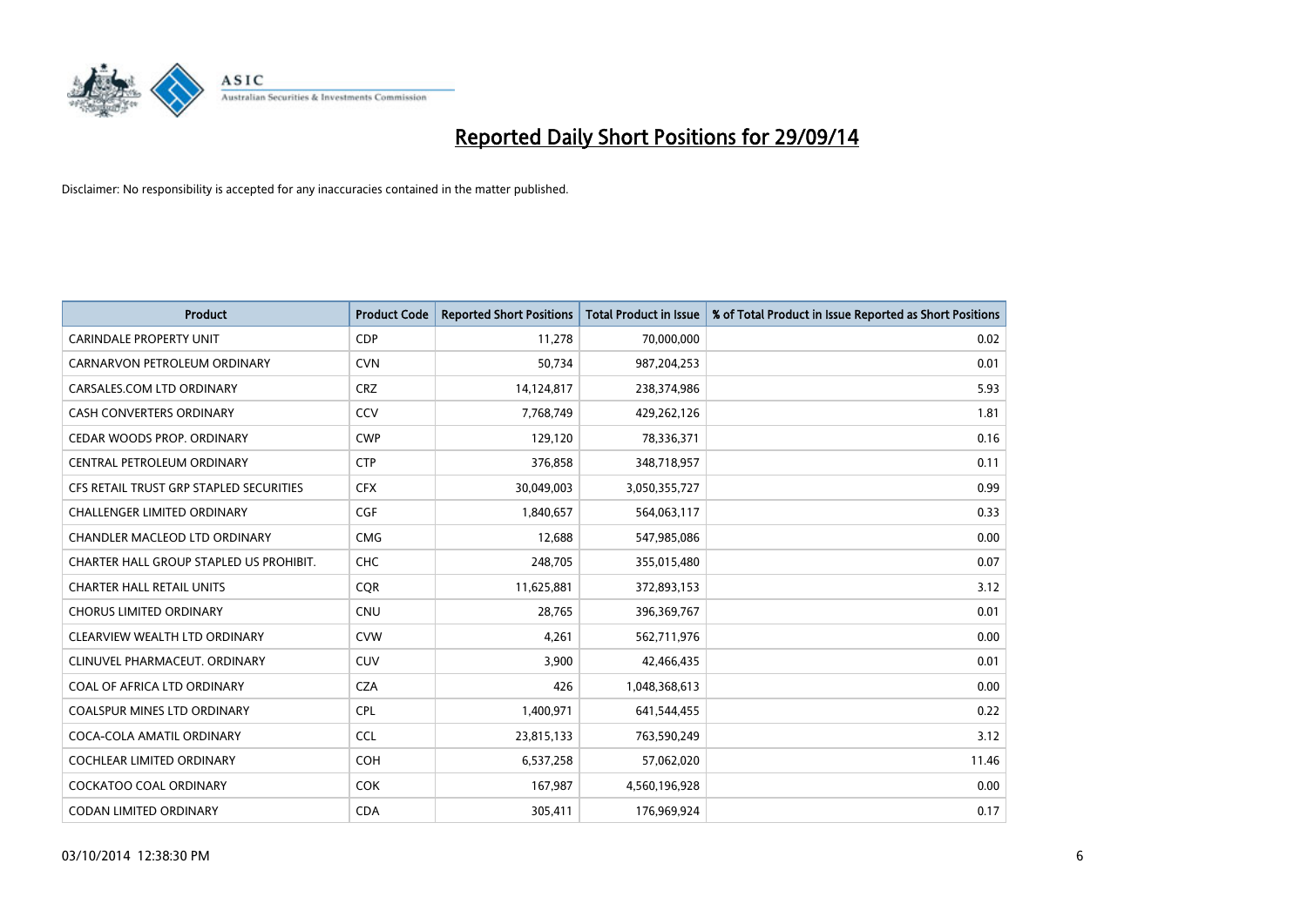

| <b>Product</b>                          | <b>Product Code</b> | <b>Reported Short Positions</b> | <b>Total Product in Issue</b> | % of Total Product in Issue Reported as Short Positions |
|-----------------------------------------|---------------------|---------------------------------|-------------------------------|---------------------------------------------------------|
| <b>COFFEY INTERNATIONAL ORDINARY</b>    | COF                 | 6,077                           | 255,833,165                   | 0.00                                                    |
| COKAL LTD ORDINARY                      | <b>CKA</b>          | 6,820                           | 471,103,926                   | 0.00                                                    |
| <b>COLLECTION HOUSE ORDINARY</b>        | <b>CLH</b>          | 2,526,294                       | 129,717,785                   | 1.95                                                    |
| COLLINS FOODS LTD ORDINARY              | <b>CKF</b>          | 100,000                         | 93,000,003                    | 0.11                                                    |
| COMMONWEALTH BANK, ORDINARY             | <b>CBA</b>          | 16,345,132                      | 1,621,319,194                 | 1.01                                                    |
| <b>COMPASS RESOURCES ORDINARY</b>       | <b>CMR</b>          | 7,472                           | 1,403,744,100                 | 0.00                                                    |
| <b>COMPUTERSHARE LTD ORDINARY</b>       | <b>CPU</b>          | 6,008,097                       | 556,203,079                   | 1.08                                                    |
| <b>COOPER ENERGY LTD ORDINARY</b>       | <b>COE</b>          | 354,143                         | 329,235,509                   | 0.11                                                    |
| <b>CORP TRAVEL LIMITED ORDINARY</b>     | <b>CTD</b>          | 275,290                         | 90,517,621                    | 0.30                                                    |
| COVER-MORE GRP LTD ORDINARY             | <b>CVO</b>          | 10,059,477                      | 317,750,000                   | 3.17                                                    |
| <b>CREDIT CORP GROUP ORDINARY</b>       | <b>CCP</b>          | 421,305                         | 46,296,407                    | 0.91                                                    |
| <b>CROMWELL PROP STAPLED SECURITIES</b> | <b>CMW</b>          | 11,581,682                      | 1,731,081,898                 | 0.67                                                    |
| <b>CROWE HORWATH AUS ORDINARY</b>       | <b>CRH</b>          | 240,927                         | 273,005,429                   | 0.09                                                    |
| <b>CROWN RESORTS LTD ORDINARY</b>       | <b>CWN</b>          | 8,132,767                       | 728,394,185                   | 1.12                                                    |
| <b>CSG LIMITED ORDINARY</b>             | CSV                 | 194,181                         | 279,290,492                   | 0.07                                                    |
| <b>CSL LIMITED ORDINARY</b>             | <b>CSL</b>          | 704,657                         | 474,543,947                   | 0.15                                                    |
| <b>CSR LIMITED ORDINARY</b>             | <b>CSR</b>          | 17,250,981                      | 506,000,315                   | 3.41                                                    |
| <b>CUDECO LIMITED ORDINARY</b>          | CDU                 | 8,418,096                       | 235,425,143                   | 3.58                                                    |
| DART ENERGY LTD ORDINARY                | <b>DTE</b>          | 503,748                         | 1,108,752,733                 | 0.05                                                    |
| DATA#3 LIMITED ORDINARY                 | <b>DTL</b>          | 98,634                          | 153,974,950                   | 0.06                                                    |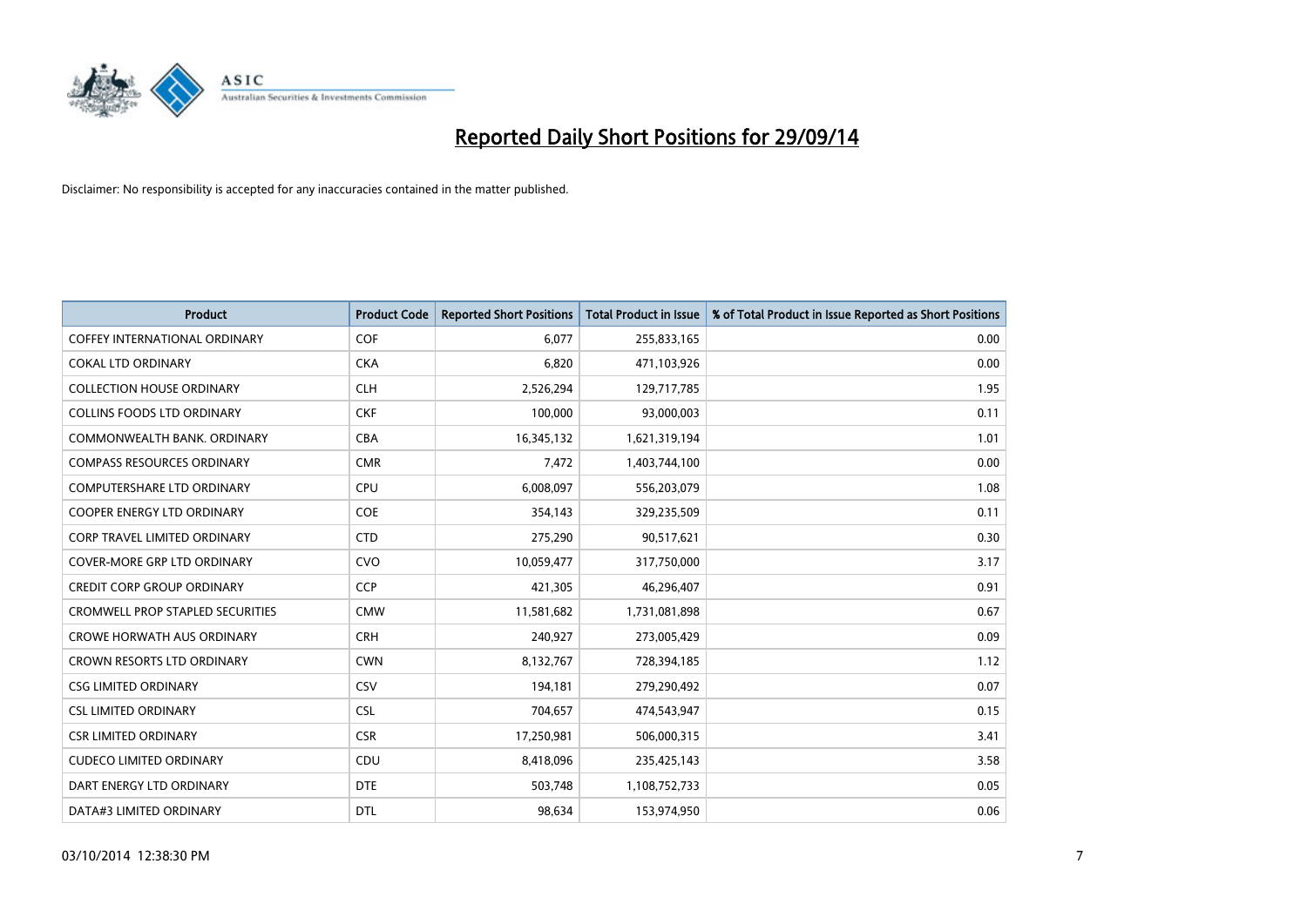

| <b>Product</b>                       | <b>Product Code</b> | <b>Reported Short Positions</b> | <b>Total Product in Issue</b> | % of Total Product in Issue Reported as Short Positions |
|--------------------------------------|---------------------|---------------------------------|-------------------------------|---------------------------------------------------------|
| DECMIL GROUP LIMITED ORDINARY        | <b>DCG</b>          | 2,086,150                       | 168,657,794                   | 1.24                                                    |
| DEEP YELLOW LIMITED ORDINARY         | <b>DYL</b>          | 1,002                           | 1,891,196,227                 | 0.00                                                    |
| DEVINE LIMITED ORDINARY              | <b>DVN</b>          | 24,592                          | 158,730,556                   | 0.02                                                    |
| DEXUS PROPERTY GROUP STAPLED UNITS   | <b>DXS</b>          | 16,954,564                      | 5,433,110,810                 | 0.31                                                    |
| DICK SMITH HLDGS ORDINARY            | <b>DSH</b>          | 17,689,703                      | 236,511,364                   | 7.48                                                    |
| DISCOVERY METALS LTD ORDINARY        | <b>DML</b>          | 1,277,631                       | 644,039,581                   | 0.20                                                    |
| DOMINO PIZZA ENTERPR ORDINARY        | <b>DMP</b>          | 1,143,089                       | 86,160,773                    | 1.33                                                    |
| DONACO INTERNATIONAL ORDINARY        | <b>DNA</b>          | 5,390,068                       | 460,951,560                   | 1.17                                                    |
| DORAY MINERALS LTD ORDINARY          | <b>DRM</b>          | 168,771                         | 165,834,256                   | 0.10                                                    |
| DOWNER EDI LIMITED ORDINARY          | <b>DOW</b>          | 22,425,214                      | 435,399,975                   | 5.15                                                    |
| DRILLSEARCH ENERGY ORDINARY          | <b>DLS</b>          | 14,737,702                      | 459,753,429                   | 3.21                                                    |
| DUET GROUP STAPLED US PROHIBIT.      | <b>DUE</b>          | 10,573,514                      | 1,327,719,444                 | 0.80                                                    |
| DULUXGROUP LIMITED ORDINARY          | <b>DLX</b>          | 379,190                         | 383,503,942                   | 0.10                                                    |
| ECHO ENTERTAINMENT ORDINARY          | <b>EGP</b>          | 9,604,592                       | 825,672,730                   | 1.16                                                    |
| <b>ELDERS LIMITED ORDINARY</b>       | <b>ELD</b>          | 19,166,729                      | 523,265,328                   | 3.66                                                    |
| ELEMENTAL MINERALS ORDINARY          | <b>ELM</b>          | 94,536                          | 315,663,391                   | 0.03                                                    |
| <b>EMECO HOLDINGS ORDINARY</b>       | <b>EHL</b>          | 8,018,959                       | 599,675,707                   | 1.34                                                    |
| <b>ENERGY DEVELOPMENTS ORDINARY</b>  | <b>ENE</b>          | 20,242                          | 169,673,095                   | 0.01                                                    |
| <b>ENERGY RESOURCES ORDINARY 'A'</b> | <b>ERA</b>          | 11,643,391                      | 517,725,062                   | 2.25                                                    |
| ENERGY WORLD CORPOR. ORDINARY        | <b>EWC</b>          | 45,607,172                      | 1,734,166,672                 | 2.63                                                    |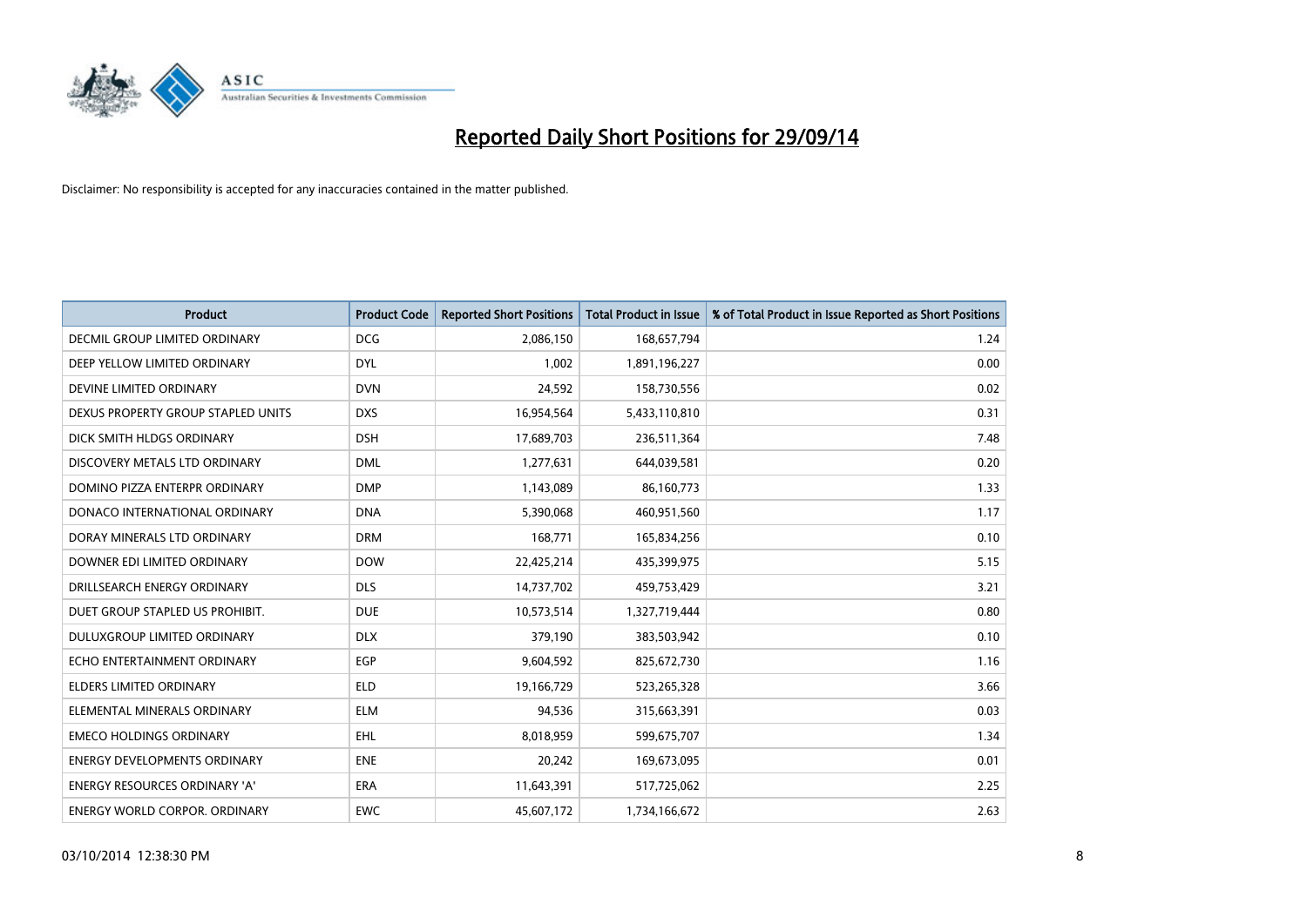

| <b>Product</b>                         | <b>Product Code</b> | <b>Reported Short Positions</b> | <b>Total Product in Issue</b> | % of Total Product in Issue Reported as Short Positions |
|----------------------------------------|---------------------|---------------------------------|-------------------------------|---------------------------------------------------------|
| <b>ENVESTRA LIMITED ORDINARY</b>       | <b>ENV</b>          | 81,516                          | 1,796,808,474                 | 0.00                                                    |
| EQUATORIAL RES LTD ORDINARY            | EQX                 | 33                              | 122,185,353                   | 0.00                                                    |
| EQUITY TRUSTEES ORDINARY               | EQT                 | 11,618                          | 19,152,092                    | 0.06                                                    |
| ERM POWER LIMITED ORDINARY             | <b>EPW</b>          | 495,681                         | 240,530,856                   | 0.21                                                    |
| EVOLUTION MINING LTD ORDINARY          | <b>EVN</b>          | 37,744,643                      | 713,218,647                   | 5.29                                                    |
| FAIRFAX MEDIA LTD ORDINARY             | <b>FXJ</b>          | 52,835,424                      | 2,351,955,725                 | 2.25                                                    |
| FANTASTIC HOLDINGS ORDINARY            | <b>FAN</b>          | 14,643                          | 103,068,398                   | 0.01                                                    |
| FAR LTD ORDINARY                       | <b>FAR</b>          | 9,516,987                       | 2,699,846,742                 | 0.35                                                    |
| FEDERATION CNTRES ORD/UNIT STAPLED SEC | <b>FDC</b>          | 568,063                         | 1,427,641,565                 | 0.04                                                    |
| FISHER & PAYKEL H. ORDINARY            | <b>FPH</b>          | 19,364                          | 556,130,180                   | 0.00                                                    |
| FLEETWOOD CORP ORDINARY                | <b>FWD</b>          | 1,845,025                       | 60,581,211                    | 3.05                                                    |
| FLETCHER BUILDING ORDINARY             | <b>FBU</b>          | 1,007,691                       | 687,854,788                   | 0.15                                                    |
| FLEXIGROUP LIMITED ORDINARY            | <b>FXL</b>          | 2,807,546                       | 304,096,060                   | 0.92                                                    |
| FLIGHT CENTRE TRAVEL ORDINARY          | <b>FLT</b>          | 6,149,403                       | 100,691,119                   | 6.11                                                    |
| FLINDERS MINES LTD ORDINARY            | <b>FMS</b>          | 420,990                         | 2,400,995,602                 | 0.02                                                    |
| <b>FOLKESTONE EDU TRUST UNITS</b>      | FET.                | 473,240                         | 205,069,661                   | 0.23                                                    |
| FONTERRA SHARE FUND ORDINARY UNITS     | <b>FSF</b>          | 597,283                         | 115,510,746                   | 0.52                                                    |
| FORTESCUE METALS GRP ORDINARY          | <b>FMG</b>          | 267,960,494                     | 3,113,798,151                 | 8.61                                                    |
| FREEDOM FOOD LTD ORDINARY              | <b>FNP</b>          | 10,000                          | 151,570,371                   | 0.01                                                    |
| <b>G.U.D. HOLDINGS ORDINARY</b>        | GUD                 | 2,302,739                       | 70,939,492                    | 3.25                                                    |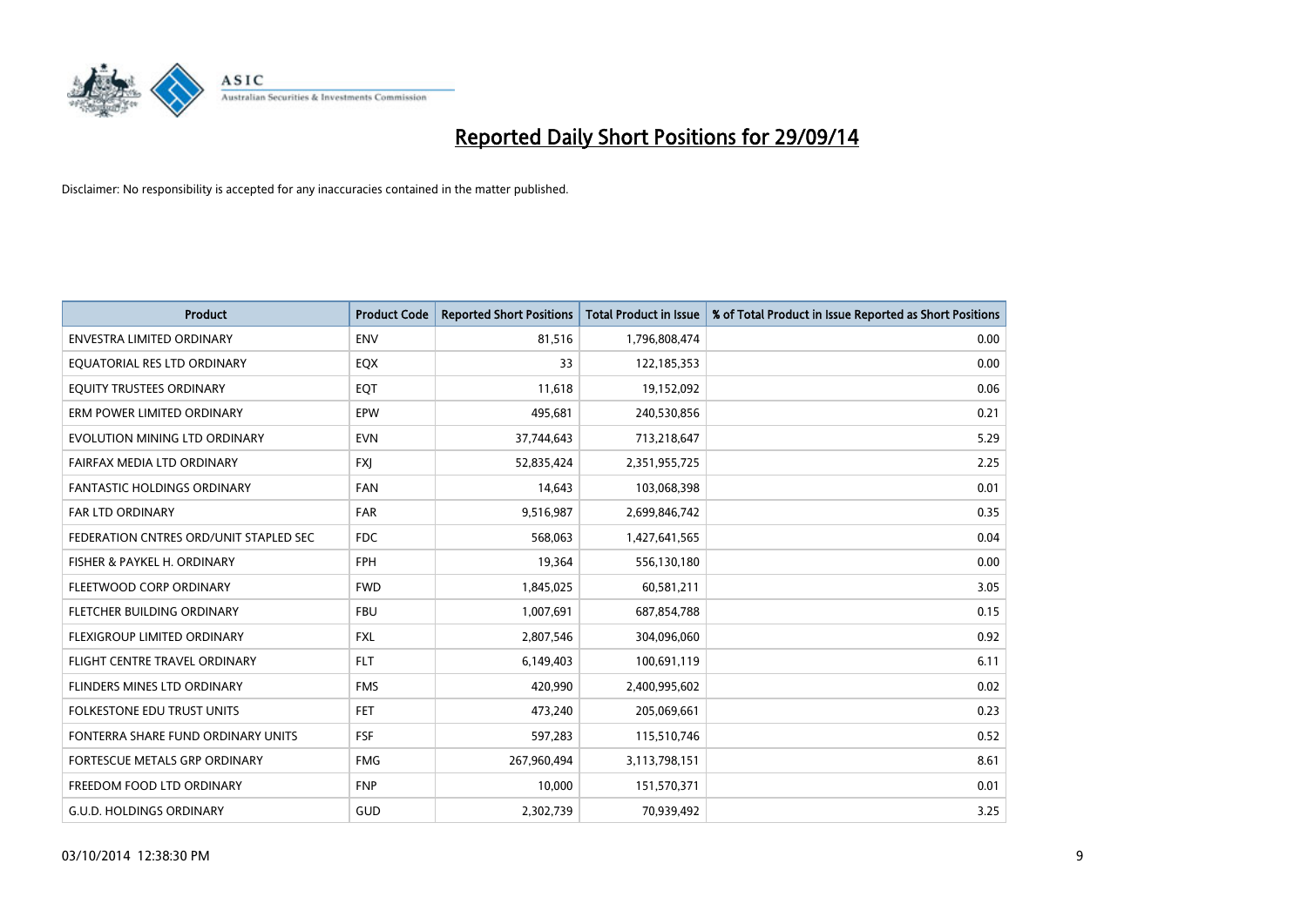

| <b>Product</b>                                   | <b>Product Code</b> | <b>Reported Short Positions</b> | <b>Total Product in Issue</b> | % of Total Product in Issue Reported as Short Positions |
|--------------------------------------------------|---------------------|---------------------------------|-------------------------------|---------------------------------------------------------|
| <b>G8 EDUCATION LIMITED ORDINARY</b>             | <b>GEM</b>          | 11,528,442                      | 332,073,918                   | 3.47                                                    |
| <b>GALAXY RESOURCES ORDINARY</b>                 | GXY                 | 655,959                         | 1,064,493,083                 | 0.06                                                    |
| <b>GBST HOLDINGS ORDINARY</b>                    | <b>GBT</b>          | 19,881                          | 66,561,725                    | 0.03                                                    |
| <b>GDI PROPERTY GRP STAPLED SECURITIES</b>       | <b>GDI</b>          | 391,919                         | 567,575,025                   | 0.07                                                    |
| <b>GENTRACK GROUP LTD ORDINARY</b>               | <b>GTK</b>          | 1,950                           | 72,699,510                    | 0.00                                                    |
| <b>GENWORTH MORTGAGE ORDINARY</b>                | <b>GMA</b>          | 1,335,452                       | 650,000,000                   | 0.21                                                    |
| <b>GEODYNAMICS LIMITED ORDINARY</b>              | <b>GDY</b>          | 819                             | 435,880,130                   | 0.00                                                    |
| <b>GINDALBIE METALS LTD ORDINARY</b>             | <b>GBG</b>          | 34,570,714                      | 1,495,306,811                 | 2.31                                                    |
| <b>GOLD ROAD RES LTD ORDINARY</b>                | <b>GOR</b>          | 5,603,696                       | 515,419,042                   | 1.09                                                    |
| <b>GOODMAN FIELDER, ORDINARY</b>                 | GFF                 | 7,646,899                       | 1,955,559,207                 | 0.39                                                    |
| <b>GOODMAN GROUP STAPLED</b>                     | <b>GMG</b>          | 3,825,624                       | 1,745,417,725                 | 0.22                                                    |
| <b>GPT GROUP STAPLED SEC.</b>                    | <b>GPT</b>          | 2,792,553                       | 1,685,460,955                 | 0.17                                                    |
| <b>GRAINCORP LIMITED A CLASS ORDINARY</b>        | <b>GNC</b>          | 9,641,433                       | 228,855,628                   | 4.21                                                    |
| <b>GRANGE RESOURCES, ORDINARY</b>                | <b>GRR</b>          | 5,825,822                       | 1,157,097,869                 | 0.50                                                    |
| <b>GREENCROSS LIMITED ORDINARY</b>               | GXL                 | 1,779,804                       | 110,654,390                   | 1.61                                                    |
| <b>GREENLAND MIN EN LTD ORDINARY</b>             | GGG                 | 1,173,663                       | 668,464,377                   | 0.18                                                    |
| <b>GREENLAND MIN EN LTD RIGHTS 26-JUN-14</b>     | GGGR                | 3,842                           | 88,685,050                    | 0.00                                                    |
| <b>GROWTHPOINT PROPERTY ORD/UNIT STAPLED SEC</b> | GOZ                 | 2,891,771                       | 554,315,998                   | 0.52                                                    |
| <b>GRYPHON MINERALS LTD ORDINARY</b>             | GRY                 | 4,418,086                       | 401,115,935                   | 1.10                                                    |
| <b>GUILDFORD COAL LTD ORDINARY</b>               | <b>GUF</b>          | 77,890                          | 845,190,354                   | 0.01                                                    |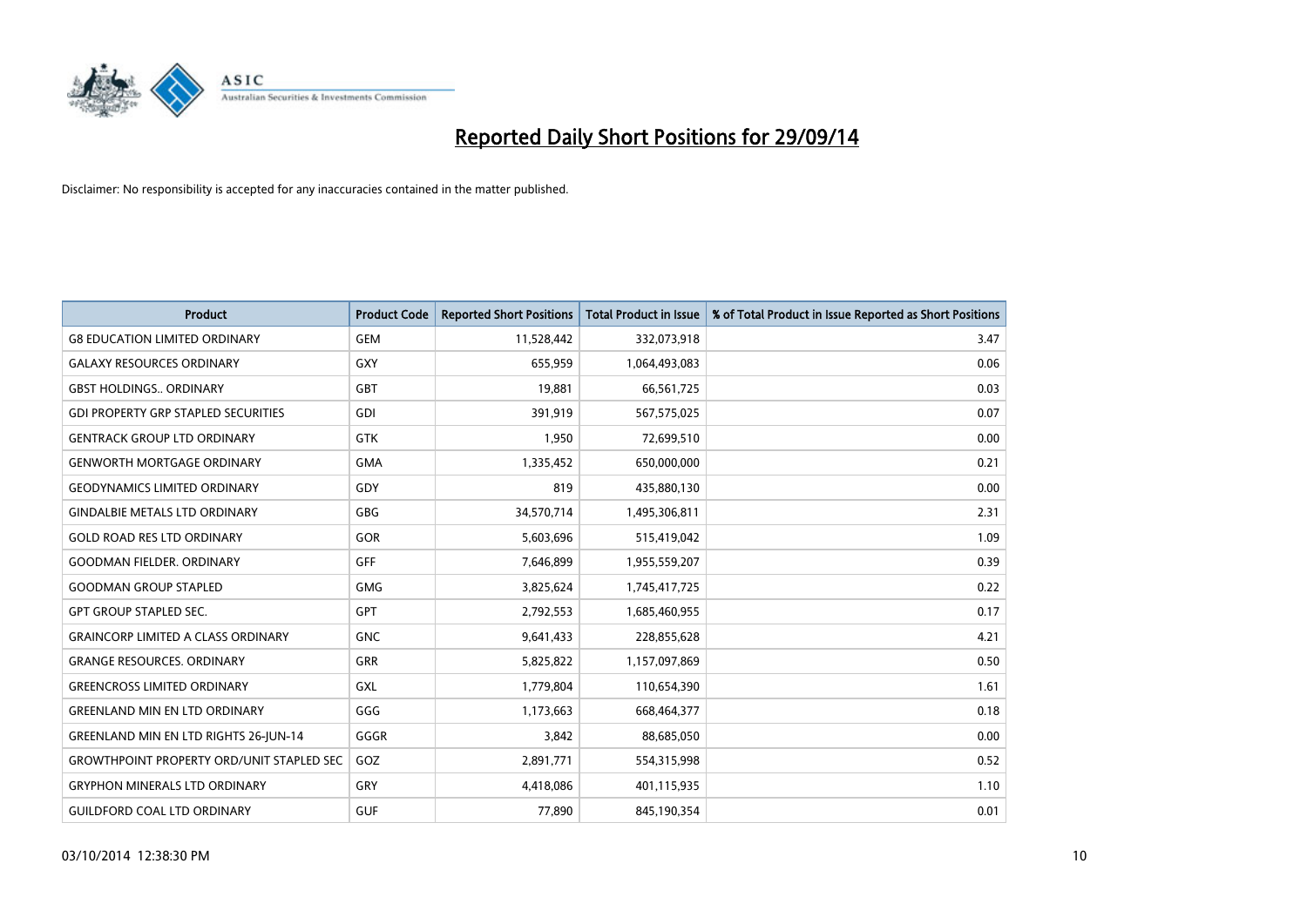

| <b>Product</b>                           | <b>Product Code</b> | <b>Reported Short Positions</b> | <b>Total Product in Issue</b> | % of Total Product in Issue Reported as Short Positions |
|------------------------------------------|---------------------|---------------------------------|-------------------------------|---------------------------------------------------------|
| <b>GWA GROUP LTD ORDINARY</b>            | <b>GWA</b>          | 13,490,463                      | 306,533,770                   | 4.40                                                    |
| HARVEY NORMAN ORDINARY                   | <b>HVN</b>          | 31,288,348                      | 1,062,316,784                 | 2.95                                                    |
| HEALTHSCOPE LIMITED. ORDINARY            | <b>HSO</b>          | 372,422                         | 1,732,094,838                 | 0.02                                                    |
| <b>HENDERSON GROUP CDI 1:1</b>           | <b>HGG</b>          | 4,303,673                       | 664,599,011                   | 0.65                                                    |
| HFA HOLDINGS LIMITED ORDINARY            | <b>HFA</b>          | 3,809                           | 162,147,897                   | 0.00                                                    |
| <b>HIGHLANDS PACIFIC ORDINARY</b>        | <b>HIG</b>          | 3,153                           | 918,694,336                   | 0.00                                                    |
| <b>HILLS LTD ORDINARY</b>                | HIL                 | 396,856                         | 233,425,607                   | 0.17                                                    |
| HORIZON OIL LIMITED ORDINARY             | <b>HZN</b>          | 30,703,890                      | 1,301,981,265                 | 2.36                                                    |
| ICAR ASIA LTD ORDINARY                   | ICO                 | 172,458                         | 193,188,846                   | 0.09                                                    |
| <b>ICON ENERGY LIMITED ORDINARY</b>      | <b>ICN</b>          | 765,421                         | 615,774,351                   | 0.12                                                    |
| <b>IINET LIMITED ORDINARY</b>            | <b>IIN</b>          | 4,293,511                       | 161,238,847                   | 2.66                                                    |
| <b>ILUKA RESOURCES ORDINARY</b>          | <b>ILU</b>          | 37,612,200                      | 418,700,517                   | 8.98                                                    |
| <b>IMDEX LIMITED ORDINARY</b>            | <b>IMD</b>          | 2,940,188                       | 216,203,136                   | 1.36                                                    |
| <b>INCITEC PIVOT ORDINARY</b>            | IPL                 | 33,504,343                      | 1,654,998,197                 | 2.02                                                    |
| <b>INDEPENDENCE GROUP ORDINARY</b>       | <b>IGO</b>          | 200,096                         | 234,256,573                   | 0.09                                                    |
| INDOPHIL RESOURCES ORDINARY              | <b>IRN</b>          | 2,165,027                       | 1,203,146,194                 | 0.18                                                    |
| <b>INDUSTRIA REIT STAPLED</b>            | <b>IDR</b>          | 31,021                          | 125,000,001                   | 0.02                                                    |
| <b>INFIGEN ENERGY STAPLED SECURITIES</b> | <b>IFN</b>          | 2,948,220                       | 767,887,581                   | 0.38                                                    |
| <b>INFOMEDIA LTD ORDINARY</b>            | IFM                 | 1,392,362                       | 306,954,355                   | 0.45                                                    |
| <b>INGENIA GROUP STAPLED SECURITIES</b>  | <b>INA</b>          | 3,338,566                       | 680,883,840                   | 0.49                                                    |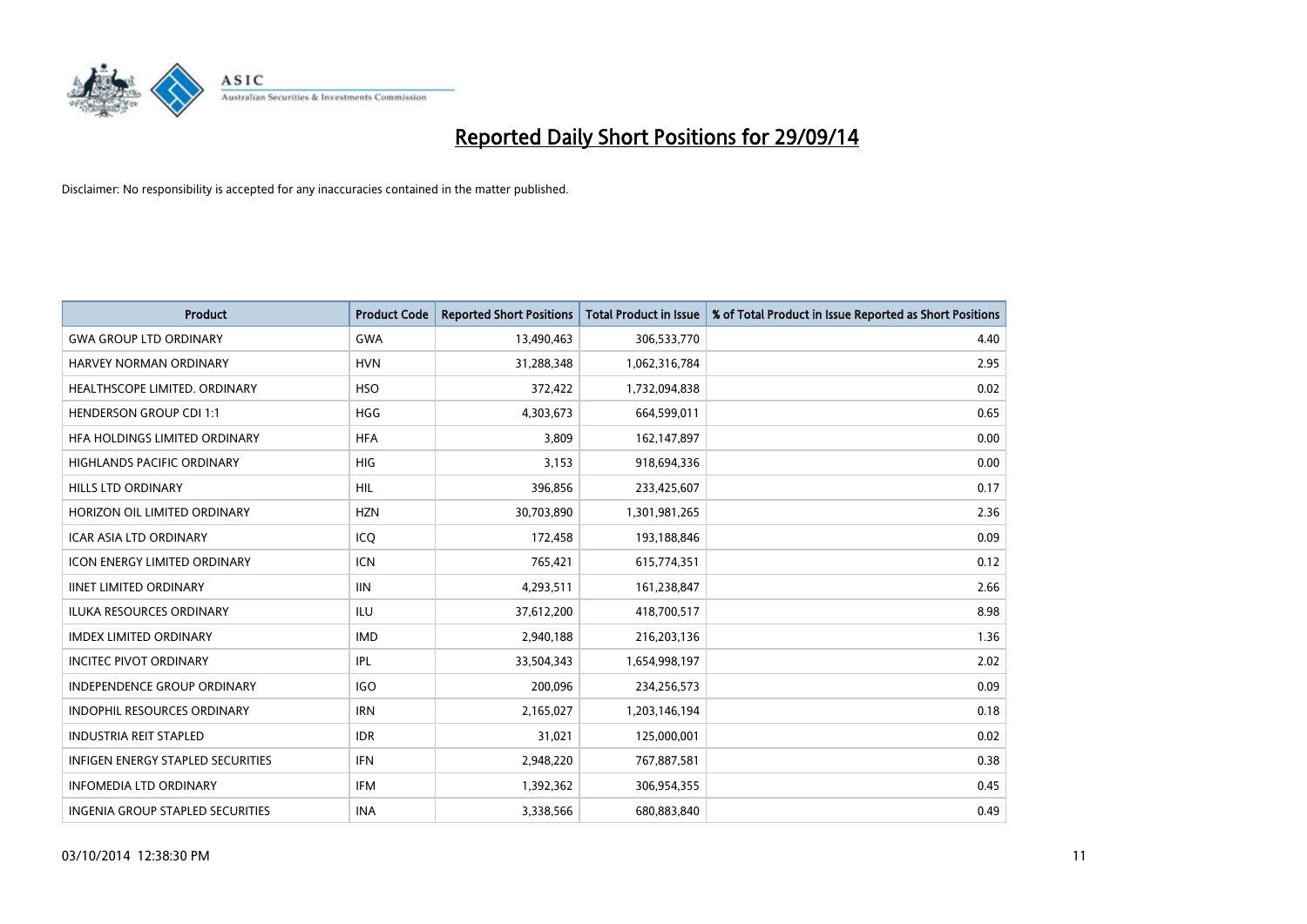

| <b>Product</b>                                | <b>Product Code</b> | <b>Reported Short Positions</b> | <b>Total Product in Issue</b> | % of Total Product in Issue Reported as Short Positions |
|-----------------------------------------------|---------------------|---------------------------------|-------------------------------|---------------------------------------------------------|
| <b>INSURANCE AUSTRALIA ORDINARY</b>           | <b>IAG</b>          | 14,077,095                      | 2,341,618,048                 | 0.60                                                    |
| <b>INTREPID MINES ORDINARY</b>                | IAU                 | 2,138,413                       | 557,577,524                   | 0.38                                                    |
| <b>INVESTA OFFICE FUND STAPLED SECURITIES</b> | <b>IOF</b>          | 677,541                         | 614,047,458                   | 0.11                                                    |
| <b>INVOCARE LIMITED ORDINARY</b>              | <b>IVC</b>          | 4,919,620                       | 110,030,298                   | 4.47                                                    |
| <b>IOOF HOLDINGS LTD ORDINARY</b>             | IFL                 | 7,634,440                       | 300,133,752                   | 2.54                                                    |
| <b>IPROPERTY GROUP LTD ORDINARY</b>           | <b>IPP</b>          | 2,506,073                       | 181,703,204                   | 1.38                                                    |
| <b>IRESS LIMITED ORDINARY</b>                 | <b>IRE</b>          | 5,130,636                       | 159,097,319                   | 3.22                                                    |
| <b>IRON ORE HOLDINGS ORDINARY</b>             | <b>IOH</b>          | 236,000                         | 161,174,005                   | 0.15                                                    |
| <b>ISELECT LTD ORDINARY</b>                   | <b>ISU</b>          | 878,936                         | 260,889,894                   | 0.34                                                    |
| <b>ISENTIA GROUP LTD ORDINARY</b>             | <b>ISD</b>          | 483,041                         | 200,000,001                   | 0.24                                                    |
| <b>ISENTRIC LTD. ORDINARY</b>                 | ICU                 | 166,659                         | 76,746,962                    | 0.22                                                    |
| JAMES HARDIE INDUST CHESS DEPOSITARY INT      | <b>IHX</b>          | 5,739,524                       | 444,925,946                   | 1.29                                                    |
| <b>JAPARA HEALTHCARE LT ORDINARY</b>          | <b>IHC</b>          | 5,624,765                       | 263,046,592                   | 2.14                                                    |
| <b>JB HI-FI LIMITED ORDINARY</b>              | <b>IBH</b>          | 10,939,133                      | 98,947,309                    | 11.06                                                   |
| <b>KAGARA LTD ORDINARY</b>                    | KZL                 | 34,720                          | 798,953,117                   | 0.00                                                    |
| KAROON GAS AUSTRALIA ORDINARY                 | <b>KAR</b>          | 20,428,488                      | 255,997,690                   | 7.98                                                    |
| KATHMANDU HOLD LTD ORDINARY                   | <b>KMD</b>          | 2,778,752                       | 201,318,944                   | 1.38                                                    |
| <b>KBL MINING LIMITED ORDINARY</b>            | <b>KBL</b>          | 1,820                           | 393,535,629                   | 0.00                                                    |
| KINGSGATE CONSOLID. ORDINARY                  | <b>KCN</b>          | 16,398,077                      | 223,584,937                   | 7.33                                                    |
| KINGSROSE MINING LTD ORDINARY                 | <b>KRM</b>          | 426,348                         | 358,611,493                   | 0.12                                                    |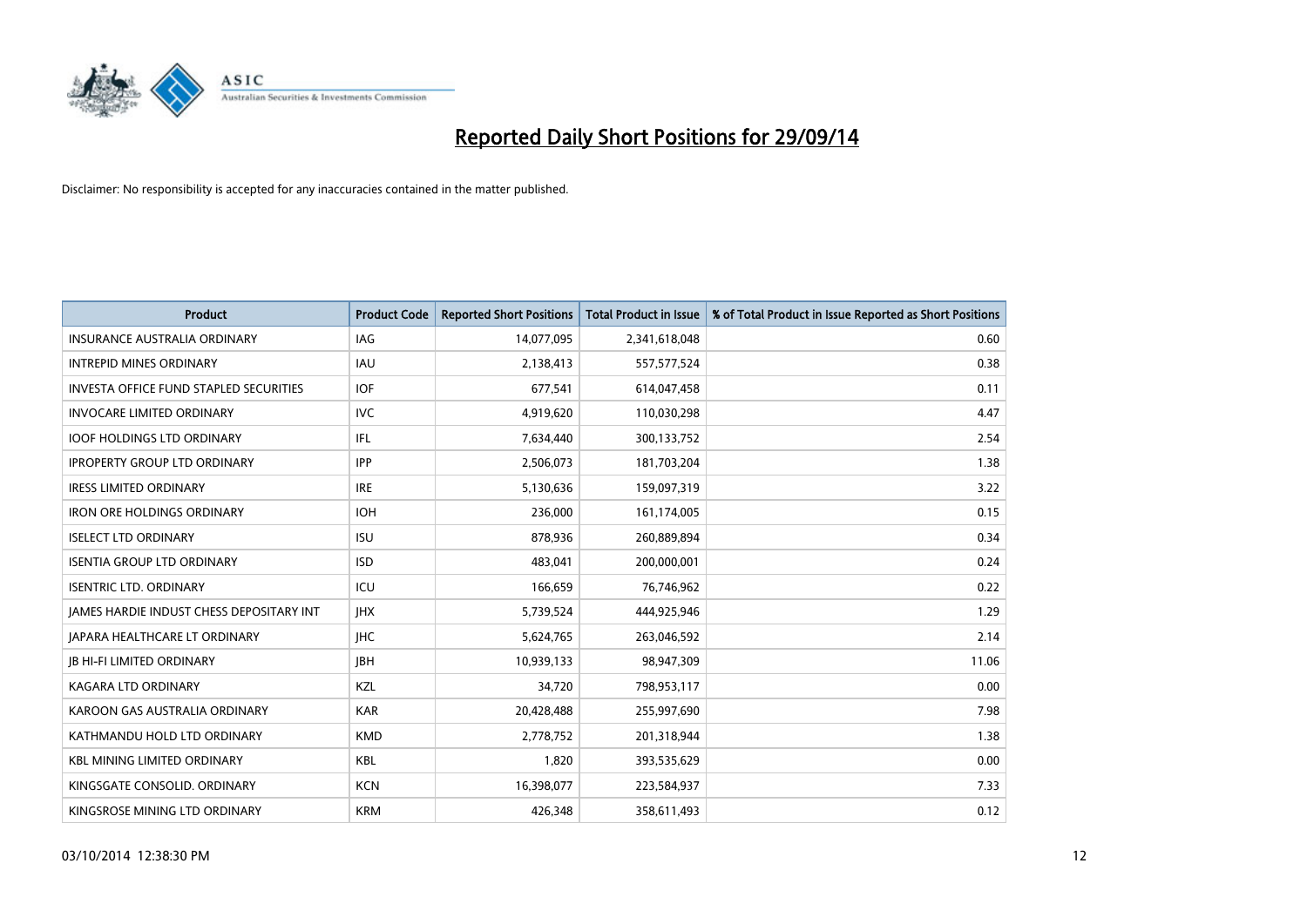

| <b>Product</b>                        | <b>Product Code</b> | <b>Reported Short Positions</b> | <b>Total Product in Issue</b> | % of Total Product in Issue Reported as Short Positions |
|---------------------------------------|---------------------|---------------------------------|-------------------------------|---------------------------------------------------------|
| <b>KOGI IRON LTD ORDINARY</b>         | <b>KFE</b>          | 2,192,098                       | 376,669,836                   | 0.58                                                    |
| LEIGHTON HOLDINGS ORDINARY            | LEI                 | 5,088,820                       | 338,503,563                   | 1.50                                                    |
| LEND LEASE GROUP UNIT/ORD STAPLED     | LLC                 | 2,672,990                       | 579,596,726                   | 0.46                                                    |
| LIFESTYLE COMMUNIT. ORDINARY          | LIC                 | 4,000                           | 99,970,131                    | 0.00                                                    |
| LIQUEFIED NATURAL ORDINARY            | <b>LNG</b>          | 7,289,872                       | 461,402,201                   | 1.58                                                    |
| LOGICAMMS LIMITED ORDINARY            | <b>LCM</b>          | 26,000                          | 71,178,179                    | 0.04                                                    |
| LONESTAR RESO LTD ORDINARY            | <b>LNR</b>          | 862,012                         | 752,187,211                   | 0.11                                                    |
| LUCAPA DIAMOND LTD ORDINARY           | <b>LOM</b>          | 42,276                          | 181,819,353                   | 0.02                                                    |
| LYNAS CORPORATION ORDINARY            | <b>LYC</b>          | 163,075,399                     | 2,333,801,566                 | 6.99                                                    |
| <b>M2 GRP LTD ORDINARY</b>            | <b>MTU</b>          | 5,146,300                       | 180,824,848                   | 2.85                                                    |
| MACA LIMITED ORDINARY                 | <b>MLD</b>          | 1,198,895                       | 232,676,373                   | 0.52                                                    |
| <b>MACMAHON HOLDINGS ORDINARY</b>     | <b>MAH</b>          | 206,455                         | 1,261,699,966                 | 0.02                                                    |
| MACO ATLAS ROADS GRP ORDINARY STAPLED | <b>MQA</b>          | 4,203,858                       | 511,538,852                   | 0.82                                                    |
| MACQUARIE GROUP LTD ORDINARY          | <b>MOG</b>          | 799,322                         | 321,202,994                   | 0.25                                                    |
| MAGELLAN FIN GRP LTD ORDINARY         | <b>MFG</b>          | 4,688,374                       | 159,278,177                   | 2.94                                                    |
| MANTRA GROUP LTD ORDINARY             | <b>MTR</b>          | 451,078                         | 249,471,229                   | 0.18                                                    |
| <b>MATRIX C &amp; E LTD ORDINARY</b>  | <b>MCE</b>          | 2,661,792                       | 94,555,428                    | 2.82                                                    |
| MAVERICK DRILLING ORDINARY            | <b>MAD</b>          | 5,250,949                       | 534,321,602                   | 0.98                                                    |
| <b>MAXITRANS INDUSTRIES ORDINARY</b>  | <b>MXI</b>          | 32,518                          | 185,075,653                   | 0.02                                                    |
| MAYNE PHARMA LTD ORDINARY             | <b>MYX</b>          | 9,682,087                       | 587,634,335                   | 1.65                                                    |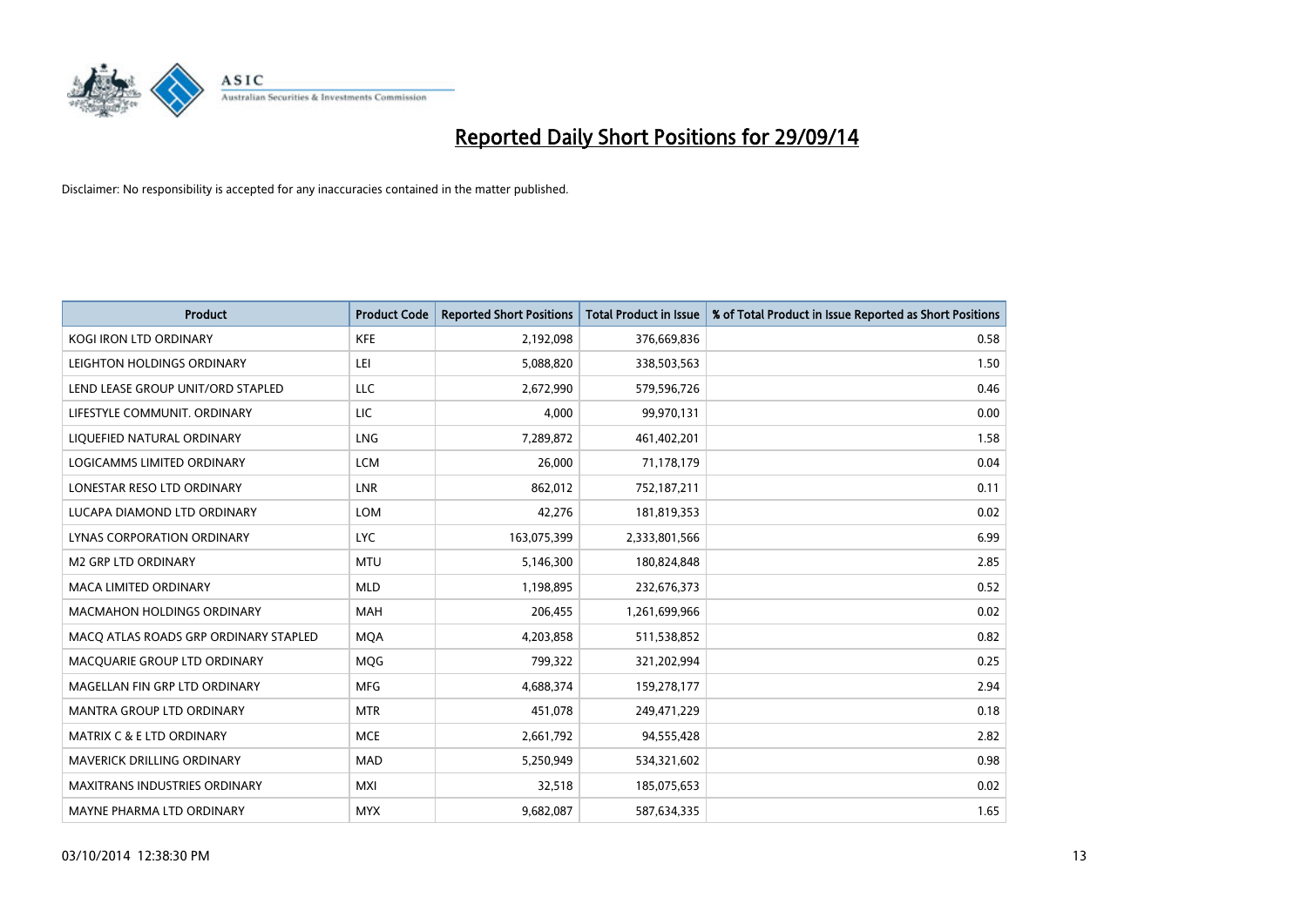

| <b>Product</b>                      | <b>Product Code</b> | <b>Reported Short Positions</b> | <b>Total Product in Issue</b> | % of Total Product in Issue Reported as Short Positions |
|-------------------------------------|---------------------|---------------------------------|-------------------------------|---------------------------------------------------------|
| MCMILLAN SHAKESPEARE ORDINARY       | <b>MMS</b>          | 1,535,701                       | 77,515,525                    | 1.98                                                    |
| MCPHERSON'S LTD ORDINARY            | <b>MCP</b>          | 10,011                          | 95,434,645                    | 0.01                                                    |
| MEDUSA MINING LTD ORDINARY          | <b>MML</b>          | 9,263,621                       | 207,794,301                   | 4.46                                                    |
| MERIDIAN ENERGY INSTALMENT RECEIPTS | <b>MEZCA</b>        | 200,000                         | 1,255,413,626                 | 0.02                                                    |
| <b>MERMAID MARINE ORDINARY</b>      | <b>MRM</b>          | 16,020,670                      | 366,766,098                   | 4.37                                                    |
| MESOBLAST LIMITED ORDINARY          | <b>MSB</b>          | 22,040,977                      | 321,640,094                   | 6.85                                                    |
| METALS X LIMITED ORDINARY           | <b>MLX</b>          | 3,398,091                       | 1,655,826,110                 | 0.21                                                    |
| METCASH LIMITED ORDINARY            | <b>MTS</b>          | 105,932,414                     | 903,309,574                   | 11.73                                                   |
| MIGHTY RIVER POWER ORDINARY         | <b>MYT</b>          | 3,762,041                       | 1,400,012,517                 | 0.27                                                    |
| MINCOR RESOURCES NL ORDINARY        | <b>MCR</b>          | 93,090                          | 188,208,274                   | 0.05                                                    |
| MINERAL DEPOSITS ORDINARY           | <b>MDL</b>          | 1,190,544                       | 103,676,341                   | 1.15                                                    |
| MINERAL RESOURCES, ORDINARY         | <b>MIN</b>          | 15,494,215                      | 186,556,246                   | 8.31                                                    |
| MINT WIRELESS ORDINARY              | <b>MNW</b>          | 1,497,398                       | 470,372,395                   | 0.32                                                    |
| MIRABELA NICKEL LTD ORDINARY        | <b>MBN</b>          | 10                              | 929,710,216                   | 0.00                                                    |
| MIRVAC GROUP STAPLED SECURITIES     | <b>MGR</b>          | 1,920,880                       | 3,697,197,370                 | 0.05                                                    |
| MOLOPO ENERGY LTD ORDINARY          | <b>MPO</b>          | 11,118                          | 248,705,730                   | 0.00                                                    |
| MONADELPHOUS GROUP ORDINARY         | <b>MND</b>          | 7,830,069                       | 92,796,819                    | 8.44                                                    |
| MONASH IVF GROUP LTD ORDINARY       | <b>MVF</b>          | 406,022                         | 231,081,089                   | 0.18                                                    |
| MORTGAGE CHOICE LTD ORDINARY        | <b>MOC</b>          | 26,021                          | 123,879,296                   | 0.02                                                    |
| MOUNT GIBSON IRON ORDINARY          | MGX                 | 26,394,840                      | 1,090,805,085                 | 2.42                                                    |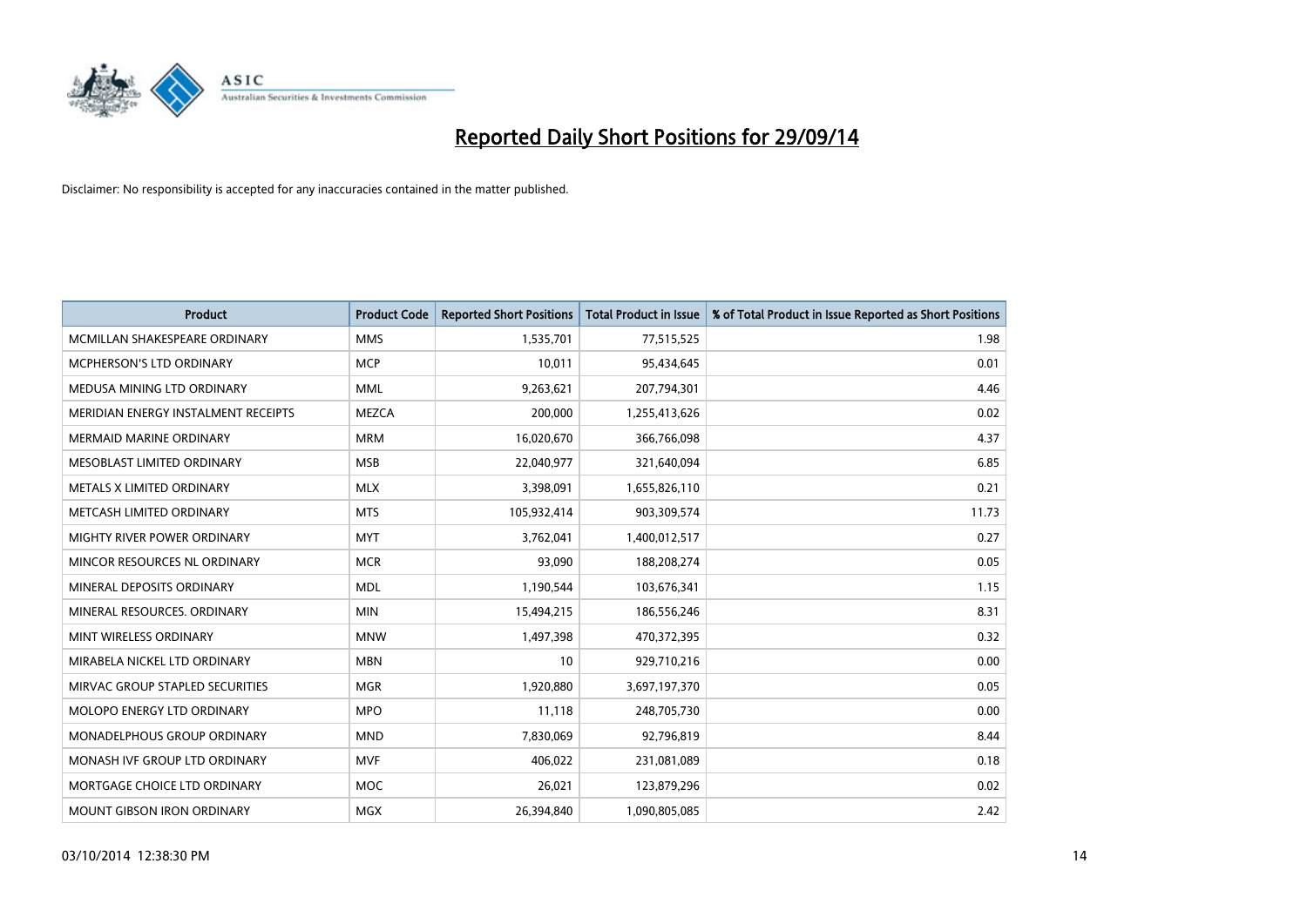

| <b>Product</b>                | <b>Product Code</b> | <b>Reported Short Positions</b> | <b>Total Product in Issue</b> | % of Total Product in Issue Reported as Short Positions |
|-------------------------------|---------------------|---------------------------------|-------------------------------|---------------------------------------------------------|
| MULTIPLEX SITES SITES         | <b>MXUPA</b>        | 2.176                           | 4,500,000                     | 0.05                                                    |
| MYER HOLDINGS LTD ORDINARY    | <b>MYR</b>          | 93,510,284                      | 585,689,551                   | 15.97                                                   |
| NANOSONICS LIMITED ORDINARY   | <b>NAN</b>          | 1,937,396                       | 264,332,826                   | 0.73                                                    |
| NATIONAL AUST, BANK ORDINARY  | <b>NAB</b>          | 8,125,347                       | 2,365,783,998                 | 0.34                                                    |
| NATIONAL STORAGE STAPLED      | <b>NSR</b>          | 738,503                         | 281,631,660                   | 0.26                                                    |
| NAVITAS LIMITED ORDINARY      | <b>NVT</b>          | 3,151,902                       | 376,037,813                   | 0.84                                                    |
| NEARMAP LTD ORDINARY          | <b>NEA</b>          | 1,043,726                       | 337,946,101                   | 0.31                                                    |
| NEON ENERGY LIMITED ORDINARY  | <b>NEN</b>          | 140,474                         | 553,037,848                   | 0.03                                                    |
| NEW HOPE CORPORATION ORDINARY | <b>NHC</b>          | 1,683,983                       | 830,999,449                   | 0.20                                                    |
| NEWCREST MINING ORDINARY      | <b>NCM</b>          | 10,285,398                      | 766,510,971                   | 1.34                                                    |
| NEWS CORP A NON-VOTING CDI    | <b>NWSLV</b>        | 429,385                         | 2,976,217                     | 14.43                                                   |
| NEWS CORP B VOTING CDI        | <b>NWS</b>          | 2,272,614                       | 22,645,126                    | 10.04                                                   |
| NEWSAT LIMITED ORDINARY       | <b>NWT</b>          | 7,559,871                       | 613,199,841                   | 1.23                                                    |
| NEXTDC LIMITED ORDINARY       | <b>NXT</b>          | 19,558,481                      | 193,154,486                   | 10.13                                                   |
| NEXUS ENERGY LIMITED ORDINARY | <b>NXS</b>          | 83,983                          | 1,330,219,459                 | 0.01                                                    |
| NIB HOLDINGS LIMITED ORDINARY | <b>NHF</b>          | 2,226,598                       | 439,004,182                   | 0.51                                                    |
| NIDO PETROLEUM ORDINARY       | <b>NDO</b>          | 42,480                          | 2,188,266,468                 | 0.00                                                    |
| NINE ENTERTAINMENT ORDINARY   | <b>NEC</b>          | 10,186,680                      | 940,295,023                   | 1.08                                                    |
| NOBLE MINERAL RES ORDINARY    | <b>NMG</b>          | 2,365,726                       | 666,397,952                   | 0.36                                                    |
| NORTHERN IRON LTD ORDINARY    | <b>NFE</b>          | 11,392                          | 484,405,314                   | 0.00                                                    |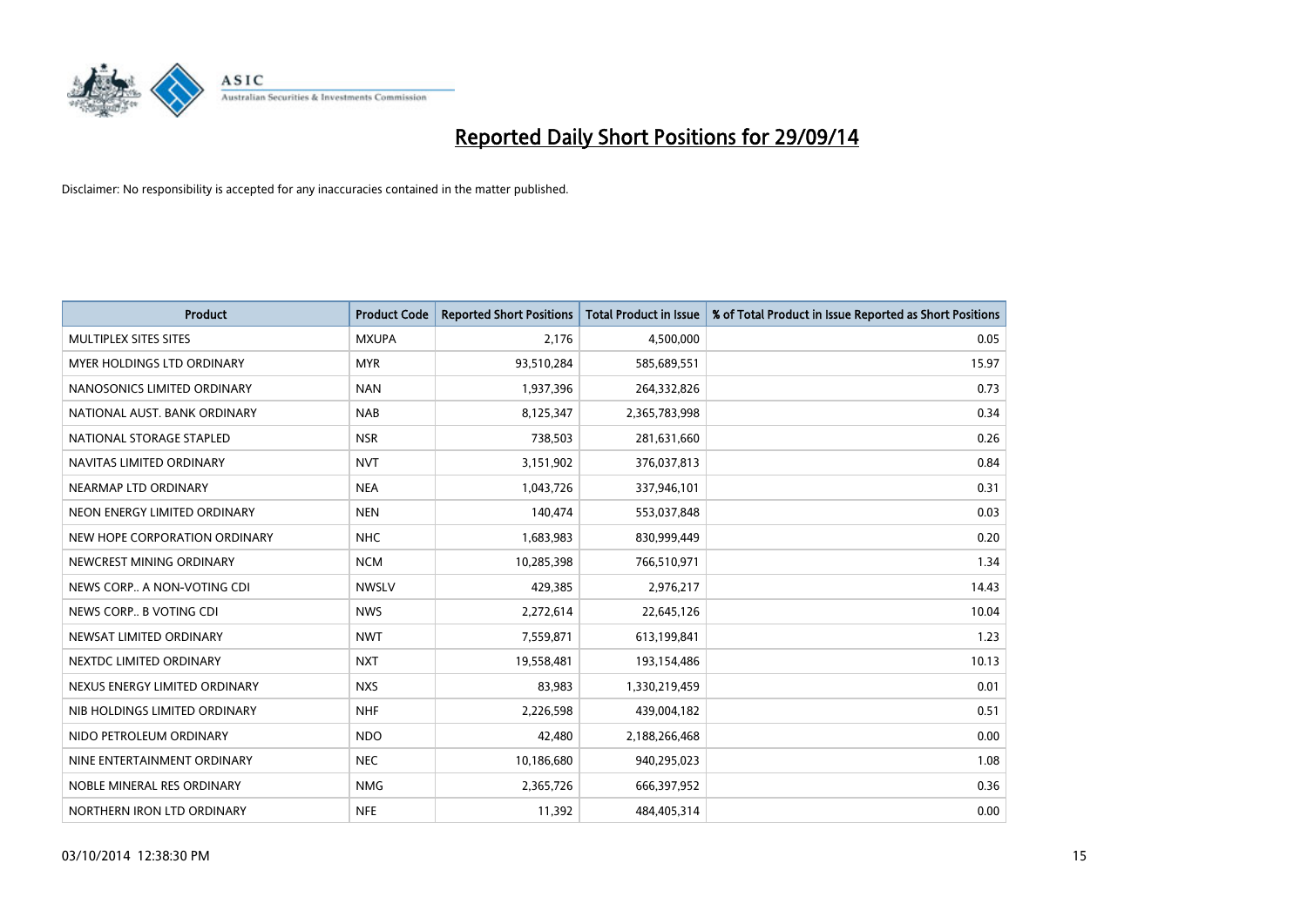

| <b>Product</b>                        | <b>Product Code</b> | <b>Reported Short Positions</b> | <b>Total Product in Issue</b> | % of Total Product in Issue Reported as Short Positions |
|---------------------------------------|---------------------|---------------------------------|-------------------------------|---------------------------------------------------------|
| NORTHERN STAR ORDINARY                | <b>NST</b>          | 8,398,792                       | 587,429,659                   | 1.43                                                    |
| NRW HOLDINGS LIMITED ORDINARY         | <b>NWH</b>          | 9,904,855                       | 278,888,011                   | 3.55                                                    |
| NUFARM LIMITED ORDINARY               | <b>NUF</b>          | 16,422,504                      | 264,021,627                   | 6.22                                                    |
| NUPLEX INDUSTRIES ORDINARY            | <b>NPX</b>          | 1,000                           | 198,125,827                   | 0.00                                                    |
| OCEANAGOLD CORP. CHESS DEPOSITARY INT | OGC                 | 2,937,860                       | 301,520,186                   | 0.97                                                    |
| OIL SEARCH LTD ORDINARY               | OSH                 | 4,044,054                       | 1,519,022,225                 | 0.27                                                    |
| OM HOLDINGS LIMITED ORDINARY          | OMH                 | 58,121                          | 733,423,337                   | 0.01                                                    |
| OMI HOLDINGS LIMITED ORDINARY         | <b>OMI</b>          | 27,135                          | 76,746,962                    | 0.04                                                    |
| ORICA LIMITED ORDINARY                | ORI                 | 15,751,094                      | 372,743,291                   | 4.23                                                    |
| ORIGIN ENERGY ORDINARY                | <b>ORG</b>          | 7,744,907                       | 1,103,646,907                 | 0.70                                                    |
| OROCOBRE LIMITED ORDINARY             | <b>ORE</b>          | 2,120,195                       | 132,041,911                   | 1.61                                                    |
| ORORA LIMITED ORDINARY                | <b>ORA</b>          | 4,369,571                       | 1,206,684,923                 | 0.36                                                    |
| OROTONGROUP LIMITED ORDINARY          | ORL                 | 268,276                         | 40,880,902                    | 0.66                                                    |
| OZ MINERALS ORDINARY                  | OZL                 | 14,150,229                      | 303,470,022                   | 4.66                                                    |
| OZFOREX GROUP LTD ORDINARY            | <b>OFX</b>          | 9,431,094                       | 240,000,000                   | 3.93                                                    |
| <b>PACIFIC BRANDS ORDINARY</b>        | <b>PBG</b>          | 52,118,805                      | 917,226,291                   | 5.68                                                    |
| PACT GROUP HLDGS LTD ORDINARY         | <b>PGH</b>          | 2,214,132                       | 294,097,961                   | 0.75                                                    |
| PALADIN ENERGY LTD ORDINARY           | <b>PDN</b>          | 103,637,410                     | 964,894,574                   | 10.74                                                   |
| PANAUST LIMITED ORDINARY              | <b>PNA</b>          | 35,773                          | 635,580,654                   | 0.01                                                    |
| PANORAMIC RESOURCES ORDINARY          | PAN                 | 2,446                           | 322,275,824                   | 0.00                                                    |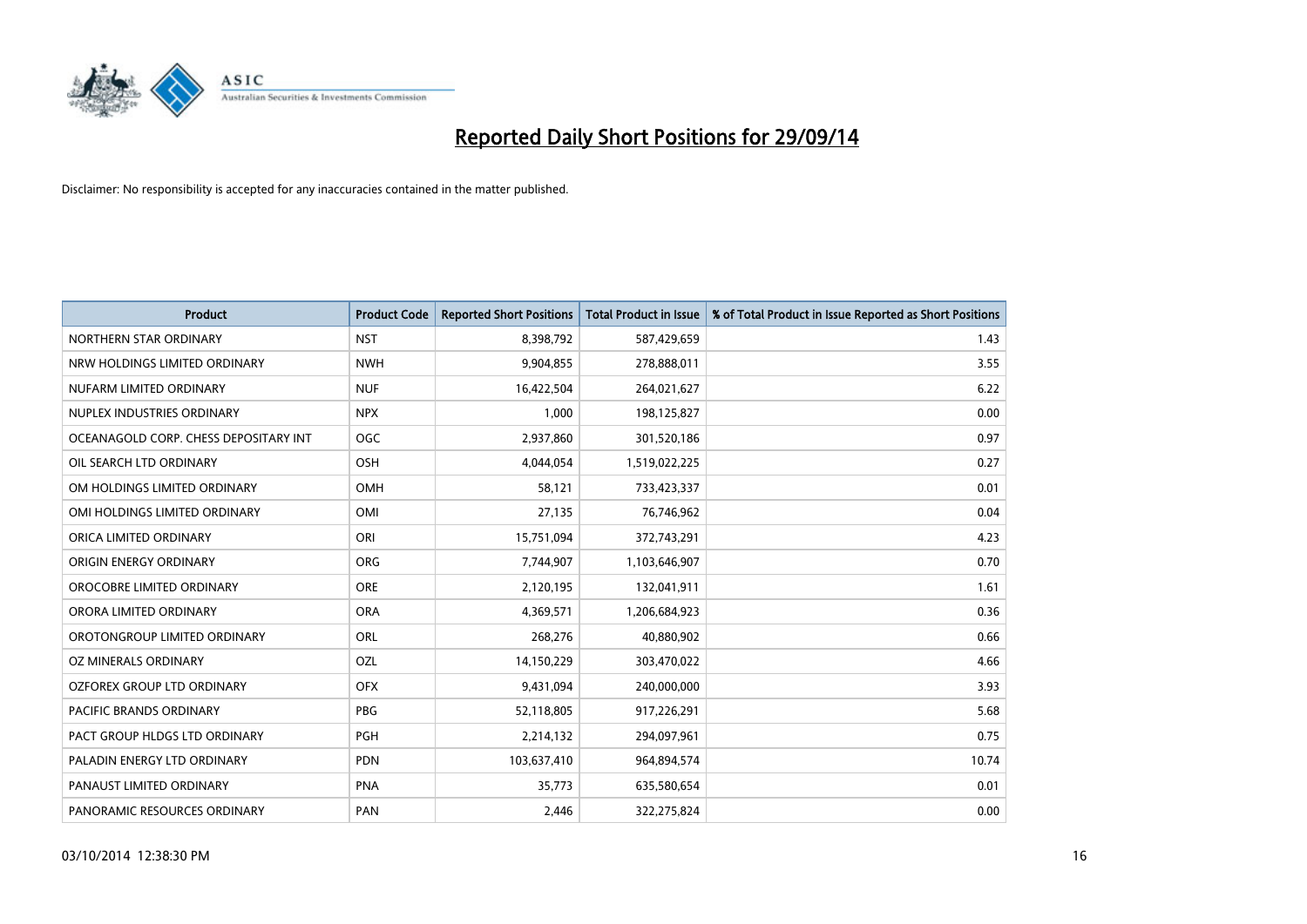

| <b>Product</b>                 | <b>Product Code</b> | <b>Reported Short Positions</b> | <b>Total Product in Issue</b> | % of Total Product in Issue Reported as Short Positions |
|--------------------------------|---------------------|---------------------------------|-------------------------------|---------------------------------------------------------|
| PANTERRA GOLD LTD ORDINARY     | PGI                 | 1                               | 822,241,166                   | 0.00                                                    |
| PAPERLINX LIMITED ORDINARY     | <b>PPX</b>          | 44,675                          | 665, 181, 261                 | 0.01                                                    |
| PAPILLON RES LTD ORDINARY      | <b>PIR</b>          | 696,413                         | 356,976,210                   | 0.20                                                    |
| PATTIES FOODS LTD ORDINARY     | PFL                 | 9,001                           | 139,144,338                   | 0.01                                                    |
| PEET LIMITED ORDINARY          | <b>PPC</b>          | 56,555                          | 434,682,005                   | 0.01                                                    |
| PERPETUAL LIMITED ORDINARY     | <b>PPT</b>          | 972,525                         | 46,574,426                    | 2.09                                                    |
| PERSEUS MINING LTD ORDINARY    | <b>PRU</b>          | 17,426,778                      | 526,656,401                   | 3.31                                                    |
| PHARMAXIS LTD ORDINARY         | <b>PXS</b>          | 503,783                         | 309,522,849                   | 0.16                                                    |
| PHOSPHAGENICS LTD. ORDINARY    | POH                 | 43,750                          | 1,261,965,957                 | 0.00                                                    |
| PLATINUM ASSET ORDINARY        | <b>PTM</b>          | 2,397,009                       | 580,436,142                   | 0.41                                                    |
| PLATINUM AUSTRALIA ORDINARY    | PLA                 | 836,027                         | 504,968,043                   | 0.17                                                    |
| PLATINUM CAPITAL LTD ORDINARY  | <b>PMC</b>          | 5,652                           | 232,190,254                   | 0.00                                                    |
| PMP LIMITED ORDINARY           | <b>PMP</b>          | 27,581                          | 323,781,124                   | 0.01                                                    |
| PRANA BIOTECHNOLOGY ORDINARY   | PBT                 | 2,760,339                       | 488,936,960                   | 0.56                                                    |
| PREMIER INVESTMENTS ORDINARY   | <b>PMV</b>          | 414,467                         | 155,714,874                   | 0.27                                                    |
| PRIMA BIOMED LTD ORDINARY      | <b>PRR</b>          | 132,361                         | 1,228,709,341                 | 0.01                                                    |
| PRIMARY HEALTH CARE ORDINARY   | PRY                 | 20,714,708                      | 512,130,550                   | 4.04                                                    |
| PRIME MEDIA GRP LTD ORDINARY   | <b>PRT</b>          | 1,617,116                       | 366,330,303                   | 0.44                                                    |
| PROGRAMMED ORDINARY            | <b>PRG</b>          | 328,912                         | 118,651,911                   | 0.28                                                    |
| <b>QANTAS AIRWAYS ORDINARY</b> | QAN                 | 31,685,670                      | 2,196,330,250                 | 1.44                                                    |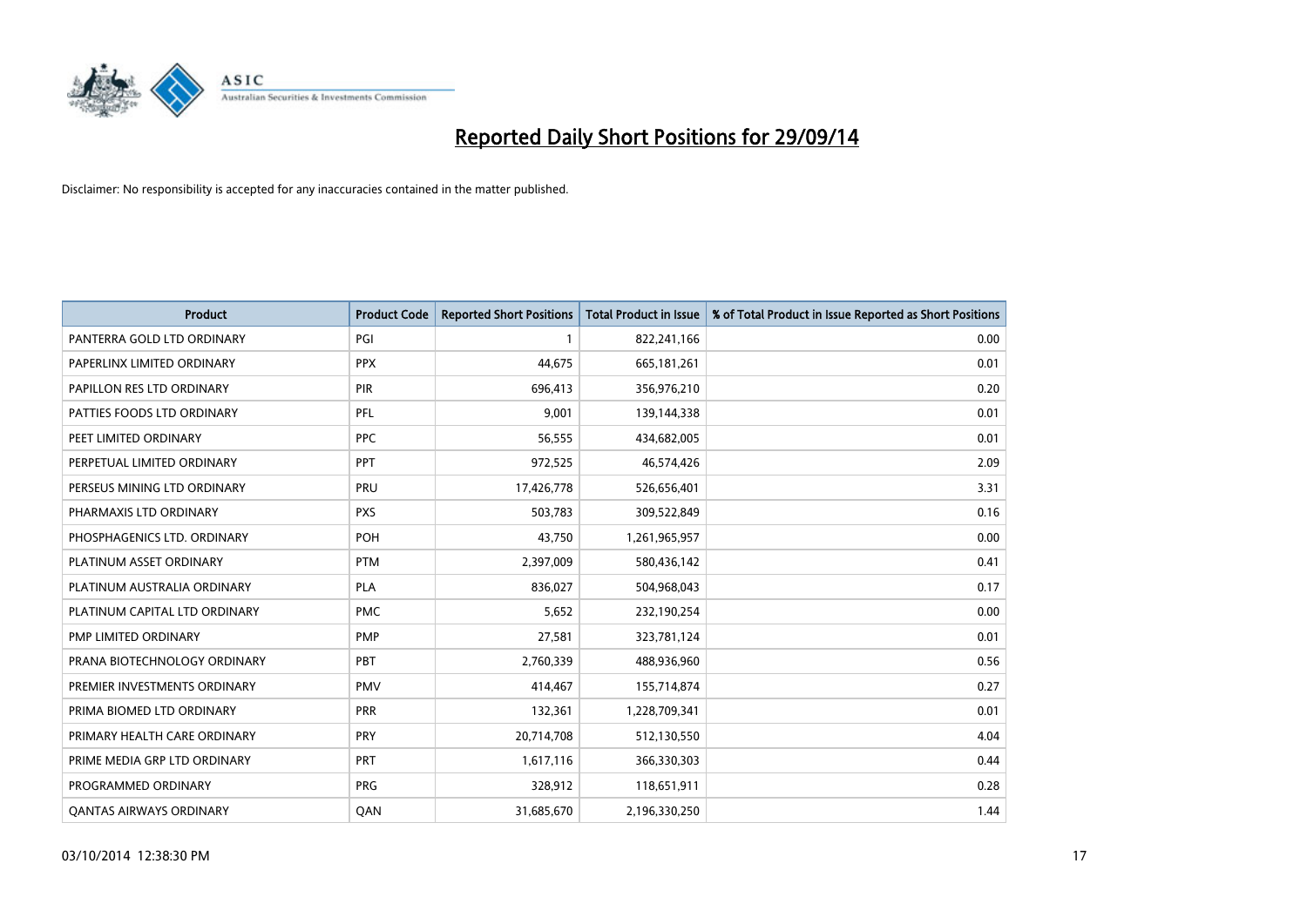

| Product                             | <b>Product Code</b> | <b>Reported Short Positions</b> | <b>Total Product in Issue</b> | % of Total Product in Issue Reported as Short Positions |
|-------------------------------------|---------------------|---------------------------------|-------------------------------|---------------------------------------------------------|
| OBE INSURANCE GROUP ORDINARY        | <b>OBE</b>          | 26,554,709                      | 1,341,959,131                 | 1.98                                                    |
| <b>QUBE HOLDINGS LTD ORDINARY</b>   | QUB                 | 2,391,012                       | 1,051,172,929                 | 0.23                                                    |
| RAMELIUS RESOURCES ORDINARY         | <b>RMS</b>          | 200                             | 468,787,779                   | 0.00                                                    |
| RAMSAY HEALTH CARE ORDINARY         | <b>RHC</b>          | 1,190,846                       | 202,081,252                   | 0.59                                                    |
| <b>RCG CORPORATION LTD ORDINARY</b> | <b>RCG</b>          | 133,670                         | 263,808,625                   | 0.05                                                    |
| <b>RCR TOMLINSON ORDINARY</b>       | <b>RCR</b>          | 679,047                         | 139,000,806                   | 0.49                                                    |
| <b>REA GROUP ORDINARY</b>           | <b>REA</b>          | 1,493,356                       | 131,714,699                   | 1.13                                                    |
| RECALL HOLDINGS LTD ORDINARY        | <b>REC</b>          | 19,455,802                      | 313,149,677                   | 6.21                                                    |
| <b>RECKON LIMITED ORDINARY</b>      | <b>RKN</b>          | 1,361,422                       | 112,084,762                   | 1.21                                                    |
| <b>RED 5 LIMITED ORDINARY</b>       | <b>RED</b>          | 174,740                         | 759,451,008                   | 0.02                                                    |
| RED FORK ENERGY ORDINARY            | <b>RFE</b>          | 763,259                         | 501,051,719                   | 0.15                                                    |
| REDBANK ENERGY LTD ORDINARY         | <b>AEJ</b>          | 13                              | 786,287                       | 0.00                                                    |
| REED RESOURCES LTD ORDINARY         | <b>RDR</b>          | 2,000                           | 499,453,895                   | 0.00                                                    |
| <b>REGIS RESOURCES ORDINARY</b>     | <b>RRL</b>          | 48,892,398                      | 499,756,595                   | 9.78                                                    |
| RESMED INC CDI 10:1                 | <b>RMD</b>          | 41,210,273                      | 1,403,045,440                 | 2.94                                                    |
| <b>RESOLUTE MINING ORDINARY</b>     | <b>RSG</b>          | 7,410,963                       | 641,189,223                   | 1.16                                                    |
| RESOURCE GENERATION ORDINARY        | <b>RES</b>          | 1,220                           | 581,380,338                   | 0.00                                                    |
| RETAIL FOOD GROUP ORDINARY          | <b>RFG</b>          | 6,837,030                       | 144,878,508                   | 4.72                                                    |
| REX MINERALS LIMITED ORDINARY       | <b>RXM</b>          | 1,123,056                       | 220,519,784                   | 0.51                                                    |
| RIO TINTO LIMITED ORDINARY          | <b>RIO</b>          | 4,098,426                       | 435,758,720                   | 0.94                                                    |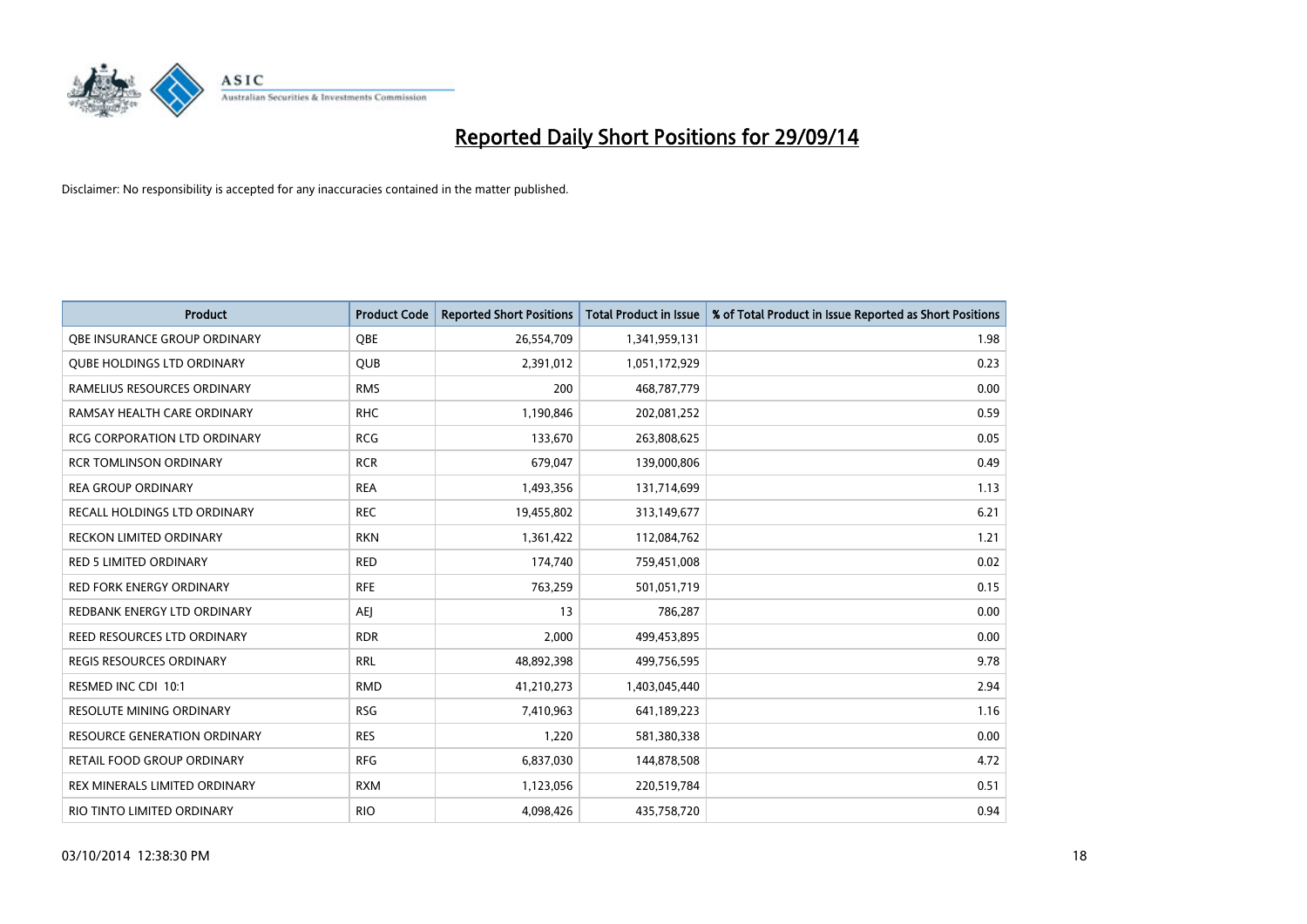

| <b>Product</b>                        | <b>Product Code</b> | <b>Reported Short Positions</b> | <b>Total Product in Issue</b> | % of Total Product in Issue Reported as Short Positions |
|---------------------------------------|---------------------|---------------------------------|-------------------------------|---------------------------------------------------------|
| ROC OIL COMPANY ORDINARY              | <b>ROC</b>          | 457,599                         | 687,618,400                   | 0.07                                                    |
| <b>ROX RESOURCES ORDINARY</b>         | <b>RXL</b>          | 92,428                          | 845,673,095                   | 0.01                                                    |
| ROYAL WOLF HOLDINGS ORDINARY          | <b>RWH</b>          | 209,381                         | 100,387,052                   | 0.21                                                    |
| RUBIK FINANCIAL LTD. ORDINARY         | <b>RFL</b>          | 73,000                          | 340,999,914                   | 0.02                                                    |
| RUNGEPINCOCKMINARCO ORDINARY          | <b>RUL</b>          | 8,667                           | 177,487,462                   | 0.00                                                    |
| SAI GLOBAL LIMITED ORDINARY           | SAI                 | 180,290                         | 211,084,918                   | 0.09                                                    |
| SALMAT LIMITED ORDINARY               | <b>SLM</b>          | 100,056                         | 159,812,799                   | 0.06                                                    |
| SAMSON OIL & GAS LTD ORDINARY         | SSN                 | 17,662,960                      | 2,837,780,958                 | 0.62                                                    |
| SANDFIRE RESOURCES ORDINARY           | <b>SFR</b>          | 2,989,454                       | 155,640,968                   | 1.92                                                    |
| SANTOS LTD ORDINARY                   | <b>STO</b>          | 5,001,736                       | 976,752,903                   | 0.51                                                    |
| SARACEN MINERAL ORDINARY              | SAR                 | 1,409,947                       | 792,784,738                   | 0.18                                                    |
| SCA PROPERTY GROUP STAPLED SECURITIES | <b>SCP</b>          | 21,730,714                      | 648,628,320                   | 3.35                                                    |
| <b>SCENTRE GRP STAPLED</b>            | SCG                 | 22,331,613                      | 5,324,296,678                 | 0.42                                                    |
| SEDGMAN LIMITED ORDINARY              | SDM                 | 1,438,550                       | 227,059,277                   | 0.63                                                    |
| SEEK LIMITED ORDINARY                 | <b>SEK</b>          | 11,438,317                      | 342,335,122                   | 3.34                                                    |
| SELECT HARVESTS ORDINARY              | SHV                 | 1,189,796                       | 66,699,341                    | 1.78                                                    |
| SENEX ENERGY LIMITED ORDINARY         | SXY                 | 35,489,739                      | 1,149,657,377                 | 3.09                                                    |
| SERVICE STREAM ORDINARY               | <b>SSM</b>          | 30                              | 386,389,873                   | 0.00                                                    |
| SEVEN GROUP HOLDINGS ORDINARY         | <b>SVW</b>          | 469,718                         | 302,691,886                   | 0.16                                                    |
| SEVEN WEST MEDIA LTD ORDINARY         | SWM                 | 13,293,614                      | 999,160,872                   | 1.33                                                    |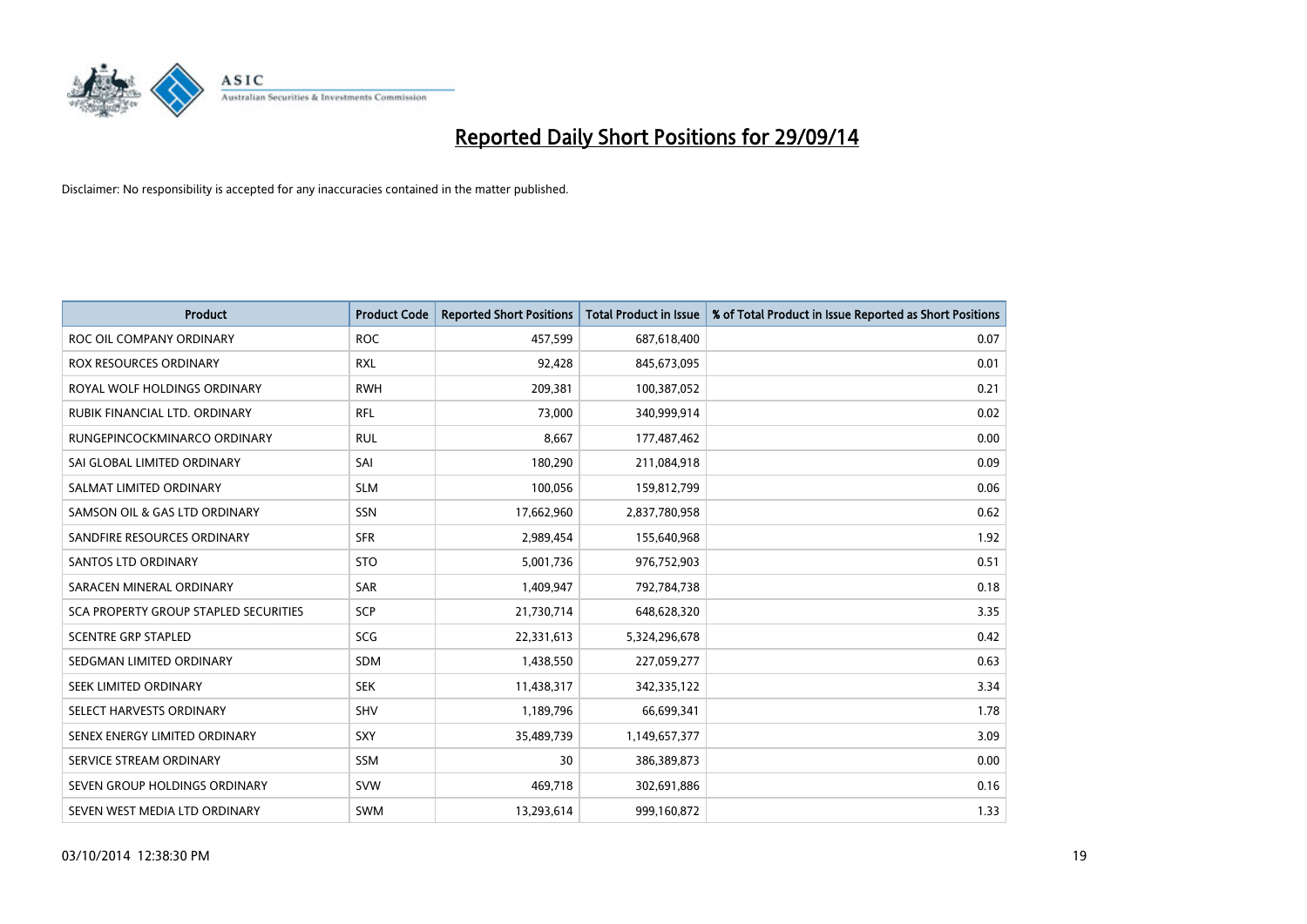

| <b>Product</b>                           | <b>Product Code</b> | <b>Reported Short Positions</b> | <b>Total Product in Issue</b> | % of Total Product in Issue Reported as Short Positions |
|------------------------------------------|---------------------|---------------------------------|-------------------------------|---------------------------------------------------------|
| SG FLEET GROUP LTD ORDINARY              | SGF                 | 140,907                         | 242,691,826                   | 0.06                                                    |
| SIGMA PHARMACEUTICAL ORDINARY            | <b>SIP</b>          | 14,562,591                      | 1,108,086,575                 | 1.31                                                    |
| SILEX SYSTEMS ORDINARY                   | <b>SLX</b>          | 8,328,576                       | 170,467,339                   | 4.89                                                    |
| SILVER CHEF LIMITED ORDINARY             | SIV                 | 88,487                          | 29,474,372                    | 0.30                                                    |
| SILVER LAKE RESOURCE ORDINARY            | <b>SLR</b>          | 22,770,676                      | 503,233,971                   | 4.52                                                    |
| SIMS METAL MGMT LTD ORDINARY             | SGM                 | 12,977,456                      | 204,628,584                   | 6.34                                                    |
| SINGAPORE TELECOMM. CHESS DEPOSITARY INT | SGT                 | 4,244,570                       | 115,176,393                   | 3.69                                                    |
| SINO GAS ENERGY ORDINARY                 | <b>SEH</b>          | 9,316,914                       | 1,541,672,358                 | 0.60                                                    |
| SIRIUS RESOURCES NL ORDINARY             | <b>SIR</b>          | 10,990,213                      | 340,988,269                   | 3.22                                                    |
| SIRTEX MEDICAL ORDINARY                  | <b>SRX</b>          | 156,593                         | 56,494,365                    | 0.28                                                    |
| SKILLED GROUP LTD ORDINARY               | <b>SKE</b>          | 5,617,361                       | 235,415,953                   | 2.39                                                    |
| <b>SKY NETWORK ORDINARY</b>              | <b>SKT</b>          | 11,724,563                      | 389,139,785                   | 3.01                                                    |
| SKYCITY ENT GRP LTD ORDINARY             | <b>SKC</b>          | 7,349,081                       | 582,088,094                   | 1.26                                                    |
| <b>SLATER &amp; GORDON ORDINARY</b>      | SGH                 | 505,185                         | 205,583,924                   | 0.25                                                    |
| SMARTGRP CORPORATION ORDINARY            | <b>SIQ</b>          | 328,979                         | 101,461,150                   | 0.32                                                    |
| SMS MANAGEMENT, ORDINARY                 | <b>SMX</b>          | 1,744,843                       | 69,394,537                    | 2.51                                                    |
| SONIC HEALTHCARE ORDINARY                | <b>SHL</b>          | 2,602,822                       | 401,159,056                   | 0.65                                                    |
| SOUL PATTINSON (W.H) ORDINARY            | SOL                 | 28,532                          | 239,395,320                   | 0.01                                                    |
| SP AUSNET STAPLED SECURITIES             | <b>SPN</b>          | 547,997                         | 3,425,244,162                 | 0.02                                                    |
| SPARK INFRASTRUCTURE STAPLED US PROHIBT. | SKI                 | 12,182,065                      | 1,466,360,128                 | 0.83                                                    |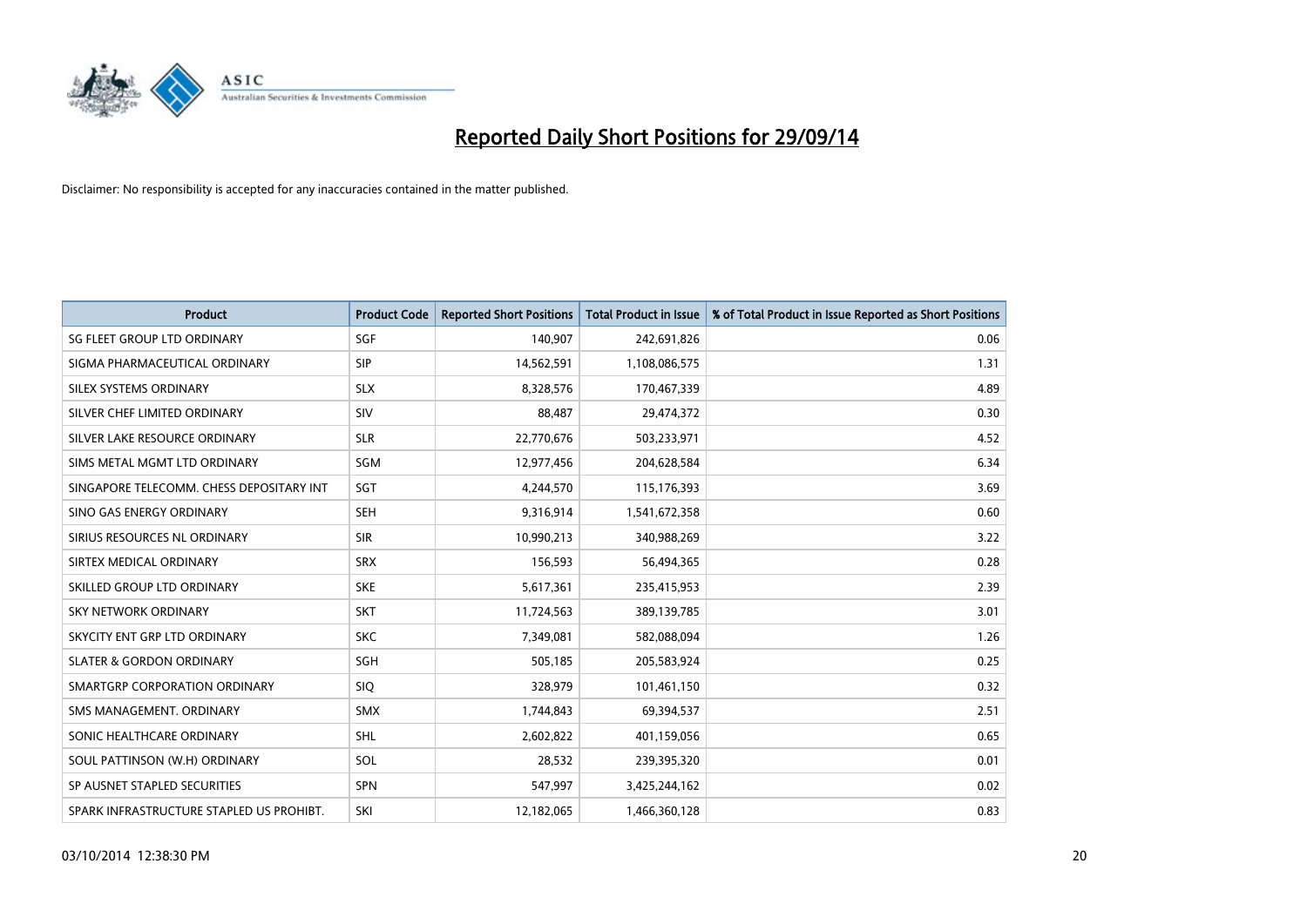

| <b>Product</b>                   | <b>Product Code</b> | <b>Reported Short Positions</b> | <b>Total Product in Issue</b> | % of Total Product in Issue Reported as Short Positions |
|----------------------------------|---------------------|---------------------------------|-------------------------------|---------------------------------------------------------|
| SPARK NEW ZEALAND ORDINARY       | <b>SPK</b>          | 11,812,039                      | 1,829,156,132                 | 0.65                                                    |
| SPDR 200 FUND ETF UNITS          | <b>STW</b>          | 332                             | 46,146,865                    | 0.00                                                    |
| SPECIALTY FASHION ORDINARY       | <b>SFH</b>          | 136,598                         | 192,236,121                   | 0.07                                                    |
| SPOTLESS GRP HLD LTD ORDINARY    | <b>SPO</b>          | 21,488,302                      | 1,098,290,178                 | 1.96                                                    |
| ST BARBARA LIMITED ORDINARY      | <b>SBM</b>          | 9,619,720                       | 488,074,077                   | 1.97                                                    |
| STARPHARMA HOLDINGS ORDINARY     | <b>SPL</b>          | 14,587,525                      | 285,591,080                   | 5.11                                                    |
| STEADFAST GROUP LTD ORDINARY     | <b>SDF</b>          | 7,915,628                       | 501,638,307                   | 1.58                                                    |
| STH CRS ELECT ENGNR ORDINARY     | <b>SXE</b>          | 12,969                          | 161,523,130                   | 0.01                                                    |
| STHN CROSS MEDIA ORDINARY        | <b>SXL</b>          | 40,013,621                      | 705,246,986                   | 5.67                                                    |
| STOCKLAND UNITS/ORD STAPLED      | SGP                 | 5,403,600                       | 2,348,746,744                 | 0.23                                                    |
| STRAITS RES LTD. ORDINARY        | SRQ                 | 28,747                          | 1,217,730,293                 | 0.00                                                    |
| STRIKE ENERGY LTD ORDINARY       | <b>STX</b>          | 4,000                           | 833,330,946                   | 0.00                                                    |
| STW COMMUNICATIONS ORDINARY      | SGN                 | 3,808,415                       | 409,699,000                   | 0.93                                                    |
| SUNCORP GROUP LTD ORDINARY       | <b>SUN</b>          | 7,390,207                       | 1,286,600,980                 | 0.57                                                    |
| SUNDANCE ENERGY ORDINARY         | <b>SEA</b>          | 2,480,129                       | 548,854,663                   | 0.45                                                    |
| SUNDANCE RESOURCES ORDINARY      | <b>SDL</b>          | 76,329,667                      | 3,082,028,456                 | 2.48                                                    |
| SUNLAND GROUP LTD ORDINARY       | <b>SDG</b>          | 73,397                          | 181,710,087                   | 0.04                                                    |
| SUPER RET REP LTD ORDINARY       | <b>SUL</b>          | 6,758,671                       | 196,897,430                   | 3.43                                                    |
| SYD AIRPORT STAPLED US PROHIBIT. | SYD                 | 23,627,843                      | 2,216,216,041                 | 1.07                                                    |
| SYRAH RESOURCES ORDINARY         | <b>SYR</b>          | 4,630,722                       | 163,485,076                   | 2.83                                                    |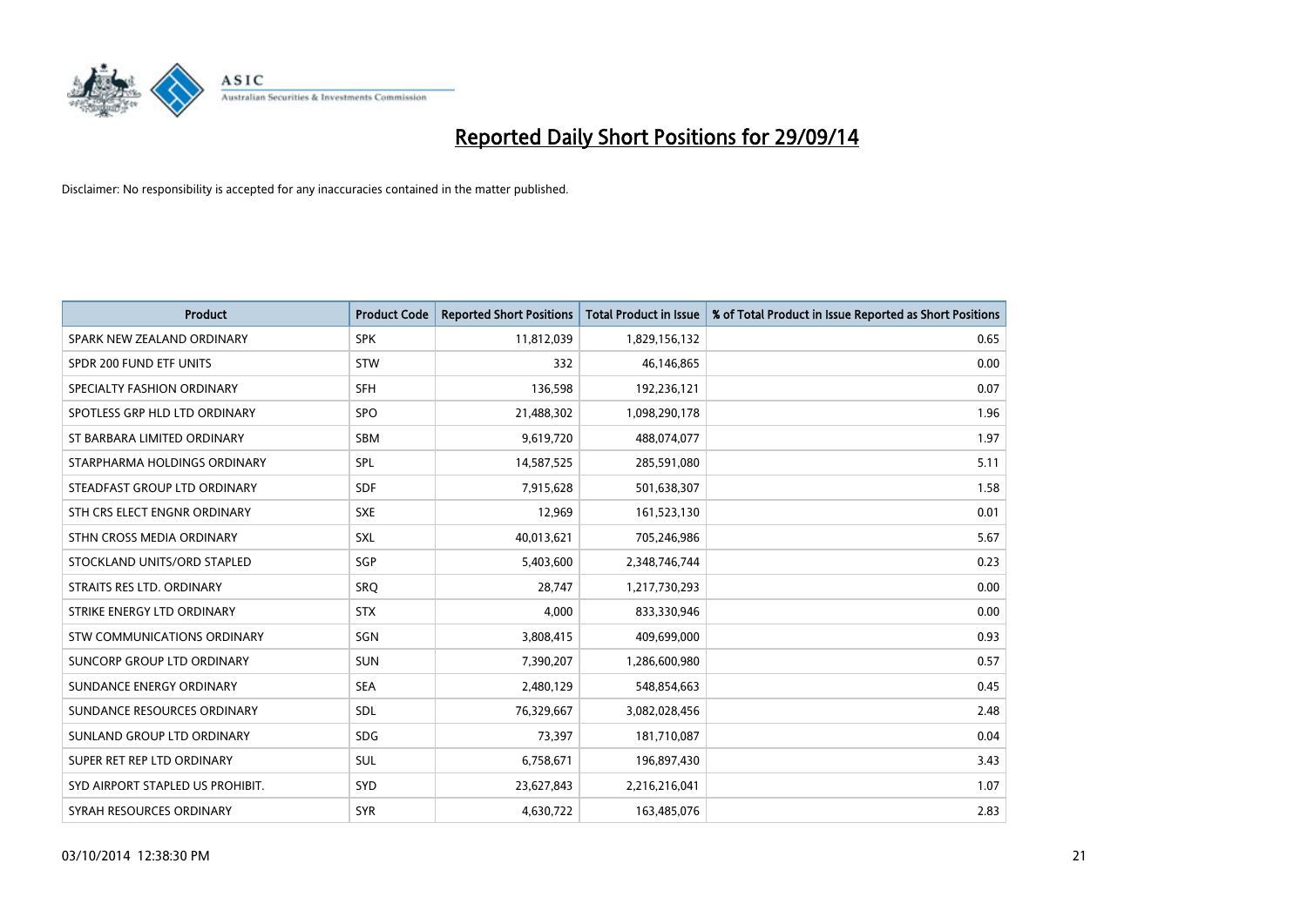

| <b>Product</b>                      | <b>Product Code</b> | <b>Reported Short Positions</b> | <b>Total Product in Issue</b> | % of Total Product in Issue Reported as Short Positions |
|-------------------------------------|---------------------|---------------------------------|-------------------------------|---------------------------------------------------------|
| TABCORP HOLDINGS LTD ORDINARY       | <b>TAH</b>          | 21,088,187                      | 765,652,364                   | 2.75                                                    |
| TAP OIL LIMITED ORDINARY            | <b>TAP</b>          | 10,533                          | 243,186,639                   | 0.00                                                    |
| TASSAL GROUP LIMITED ORDINARY       | <b>TGR</b>          | 236,999                         | 146,897,115                   | 0.16                                                    |
| TATTS GROUP LTD ORDINARY            | <b>TTS</b>          | 26,242,661                      | 1,434,790,447                 | 1.83                                                    |
| <b>TECHNOLOGY ONE ORDINARY</b>      | <b>TNE</b>          | 3,622,356                       | 308,796,455                   | 1.17                                                    |
| TELSTRA CORPORATION, ORDINARY       | <b>TLS</b>          | 25,869,853                      | 12,443,074,357                | 0.21                                                    |
| <b>TEMPLETON GLOBAL ORDINARY</b>    | <b>TGG</b>          | 232                             | 198,420,359                   | 0.00                                                    |
| TEN NETWORK HOLDINGS ORDINARY       | <b>TEN</b>          | 141,425,708                     | 2,630,984,596                 | 5.38                                                    |
| TERANGA GOLD CORP CDI 1:1           | <b>TGZ</b>          | 1,374                           | 78,813,145                    | 0.00                                                    |
| TFS CORPORATION LTD ORDINARY        | <b>TFC</b>          | 4,270,726                       | 324,157,408                   | 1.32                                                    |
| THE REJECT SHOP ORDINARY            | <b>TRS</b>          | 2,355,522                       | 28,844,648                    | 8.17                                                    |
| <b>TIGER RESOURCES ORDINARY</b>     | <b>TGS</b>          | 6,471,625                       | 1,143,541,406                 | 0.57                                                    |
| TITAN ENERGY SERVICE ORDINARY       | <b>TTN</b>          | 17,967                          | 51,192,701                    | 0.04                                                    |
| TOLL HOLDINGS LTD ORDINARY          | <b>TOL</b>          | 21,932,479                      | 717,318,622                   | 3.06                                                    |
| TORO ENERGY LIMITED ORDINARY        | <b>TOE</b>          | 9,845                           | 1,567,784,418                 | 0.00                                                    |
| TOX FREE SOLUTIONS ORDINARY         | <b>TOX</b>          | 2,857,563                       | 133,752,359                   | 2.14                                                    |
| TPG TELECOM LIMITED ORDINARY        | <b>TPM</b>          | 9,621,757                       | 793,808,141                   | 1.21                                                    |
| TRADE ME GROUP ORDINARY             | <b>TME</b>          | 4,110,513                       | 396,584,956                   | 1.04                                                    |
| <b>TRANSFIELD SERVICES ORDINARY</b> | <b>TSE</b>          | 7,976,546                       | 512,457,716                   | 1.56                                                    |
| TRANSPACIFIC INDUST. ORDINARY       | <b>TPI</b>          | 15,829,868                      | 1,579,648,778                 | 1.00                                                    |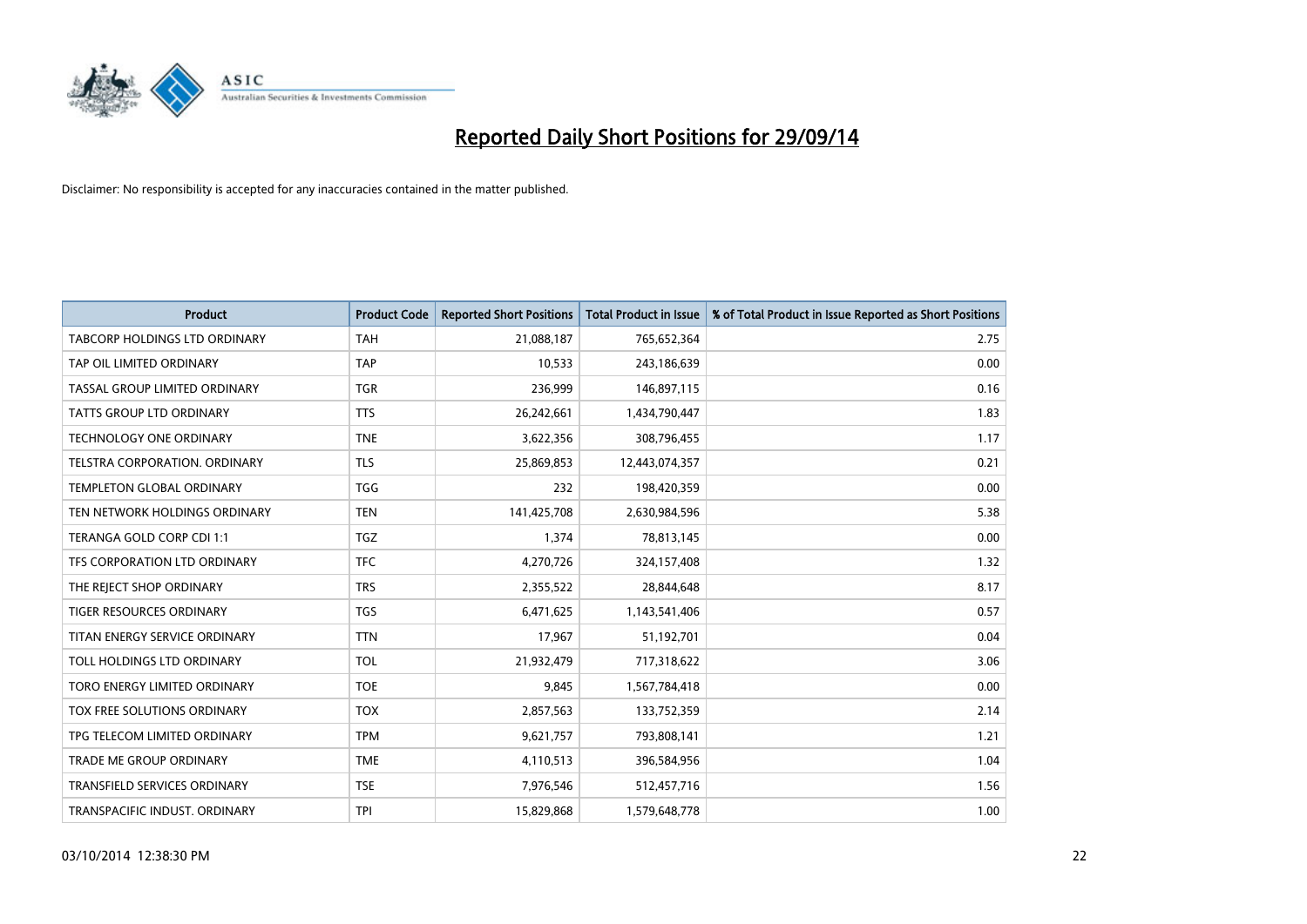

| <b>Product</b>                       | <b>Product Code</b> | <b>Reported Short Positions</b> | <b>Total Product in Issue</b> | % of Total Product in Issue Reported as Short Positions |
|--------------------------------------|---------------------|---------------------------------|-------------------------------|---------------------------------------------------------|
| TRANSURBAN GROUP TRIPLE STAPLED SEC. | <b>TCL</b>          | 14,858,973                      | 1,906,390,878                 | 0.78                                                    |
| TREASURY GROUP ORDINARY              | <b>TRG</b>          | 32,327                          | 23,697,498                    | 0.14                                                    |
| TREASURY WINE ESTATE ORDINARY        | <b>TWE</b>          | 8,556,317                       | 651,261,403                   | 1.31                                                    |
| TRITON MIN LTD ORDINARY              | <b>TON</b>          | 730                             | 309,655,302                   | 0.00                                                    |
| TROY RESOURCES LTD ORDINARY          | <b>TRY</b>          | 3,396,544                       | 195,096,457                   | 1.74                                                    |
| <b>TZ LIMITED ORDINARY</b>           | <b>TZL</b>          | 5,278,454                       | 384,874,293                   | 1.37                                                    |
| UGL LIMITED ORDINARY                 | UGL                 | 14,190,380                      | 166,511,240                   | 8.52                                                    |
| UNILIFE CORPORATION CDI 6:1          | <b>UNS</b>          | 108,562                         | 268,559,046                   | 0.04                                                    |
| <b>UXC LIMITED ORDINARY</b>          | <b>UXC</b>          | 2,974,190                       | 323,521,547                   | 0.92                                                    |
| <b>VEDA GROUP LTD ORDINARY</b>       | <b>VED</b>          | 15,777,966                      | 842,055,406                   | 1.87                                                    |
| VILLA WORLD LTD. ORDINARY            | <b>VLW</b>          | 49,846                          | 93,663,800                    | 0.05                                                    |
| <b>VILLAGE ROADSHOW LTD ORDINARY</b> | <b>VRL</b>          | 431,879                         | 159,509,459                   | 0.27                                                    |
| VIRGIN AUS HLDG LTD ORDINARY         | <b>VAH</b>          | 54,065,822                      | 3,524,912,131                 | 1.53                                                    |
| <b>VIRTUS HEALTH LTD ORDINARY</b>    | <b>VRT</b>          | 3,739,541                       | 79,847,678                    | 4.68                                                    |
| <b>VOCATION LTD ORDINARY</b>         | <b>VET</b>          | 11,905,882                      | 230,000,000                   | 5.18                                                    |
| <b>VOCUS COMMS LTD ORDINARY</b>      | <b>VOC</b>          | 564,429                         | 104,787,096                   | 0.54                                                    |
| WARRNAMBOOL CHEESE ORDINARY          | <b>WCB</b>          | 19                              | 56,098,797                    | 0.00                                                    |
| WATPAC LIMITED ORDINARY              | <b>WTP</b>          | 2,737                           | 189,258,397                   | 0.00                                                    |
| <b>WDS LIMITED ORDINARY</b>          | <b>WDS</b>          | 95,847                          | 144,740,614                   | 0.07                                                    |
| <b>WEBJET LIMITED ORDINARY</b>       | <b>WEB</b>          | 1,461,261                       | 79,397,959                    | 1.84                                                    |